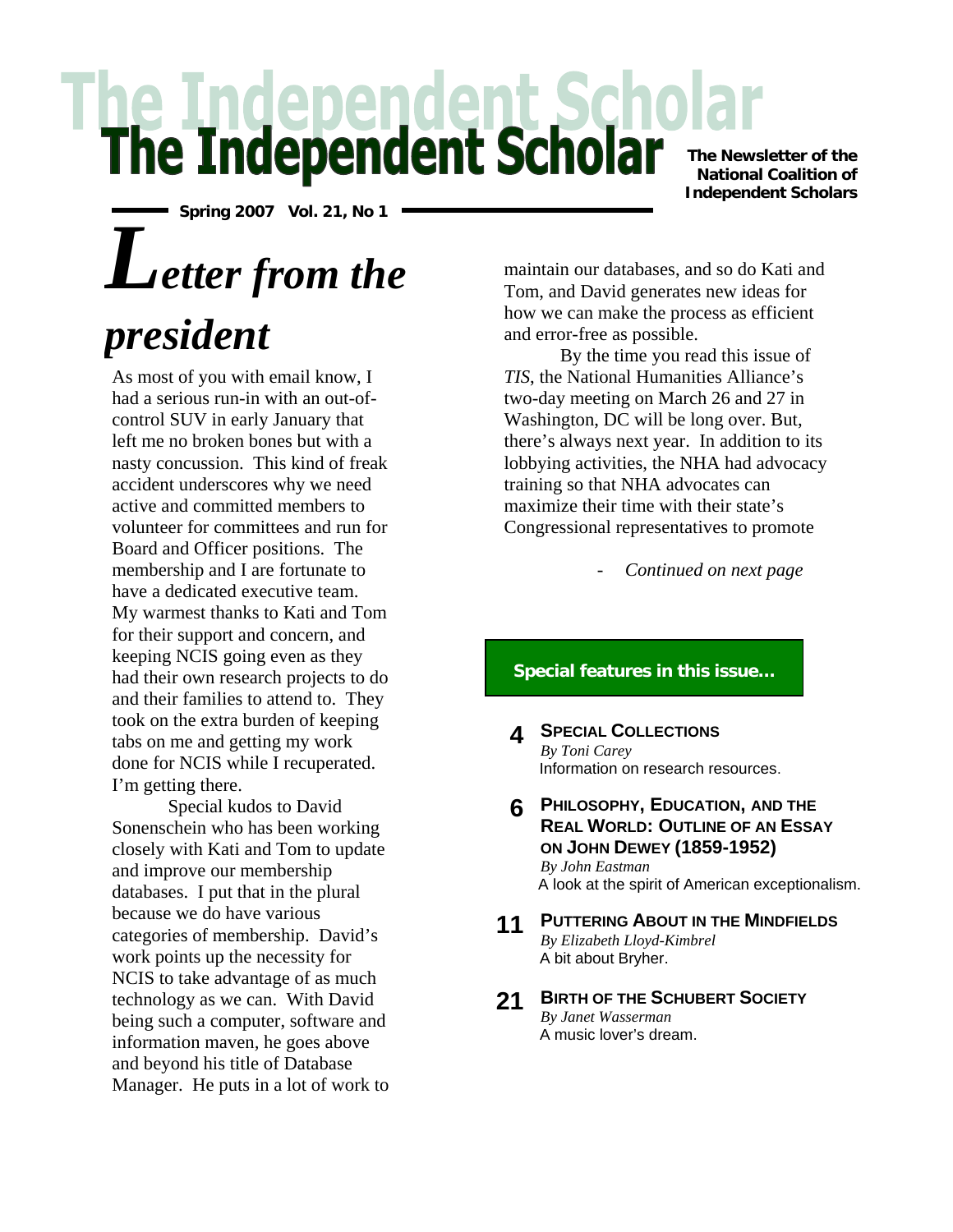- **4** Special Collections *By Toni Carey*
- **5** What we hear from our members
- **6** Philosophy, Education, and the Real World: Outline of an Essay on John Dewey *By John Eastmanr*
- **11** Puttering About in the Mindfields *By Elizabeth Lloyd-Kimbrel*
- **16** Indy Times *By Mahala Yates Stripling*
- **17** American Historical Government Pubs
- **18** New Member Profiles
- 20 Clarification on Bibliographic Listings *By Janet Wasserman*
- 21 Birth of the Schubert Society *By Janet Wasserman*
- **22** Miscellaneous 'Minders and Musings

#### **Deadlines for submitting articles, essays, papers:**  August 15 November 15 February 15 May 15

#### *The Independent Scholar*

Linda Lucas, Editor



**NCIS** P.O. Box 838 Saint Helena, CA 94574

Phone 415-518-1089 Fax 707-967-0339

#### *Letter from the president, continued:*

**Contents awareness** of and funding for the humanities. NCIS Board member Kendra Leonard was there to represent her new home state of Pennsylvania. All NCIS members who might be interested in participating are welcome. See the NHA web site at <www.nhalliance.org>.

> If you read Debra Ziegeler's article "Independence Day" in the last issue, you may have thought her experience was a fluke. *Au contraire*. I've been getting inquiries via the web site from potential members in the UK who want to know more about us and about membership. If you have colleagues here and in other countries who wonder why we exist, first direct them to our web site to read all about NCIS and then tell them they can contact myself and Kati to answer questions. We've both found that the personal touch is a vital part of member recruitment. More than that, we begin dialogues with potential members, abroad and in the US, who are eager to give us information about their own and others' situations and perspectives as independent scholars. These exchanges tell us lot about what is happening within various disciplines and among younger scholars, in and out of academia.

> Long-time member Anne Lowenthal emailed me in February asking for NCIS brochures to take with her to the annual meeting of the College Art Association. Since I had some copies and Anne lives nearby, she picked them up in plenty of time. I urge members who are planning to attend meetings, seminars, and conferences to take NCIS brochures with them.\

> Send me email or write me with all the pertinent postal information in enough time before your departure for me to send you a small quantity of brochures by postal mail. Feel free to share my contact information with anyone who specifically wants to contact me about getting brochures.

www.NCIS.org **Also, Kati Lynn, VP and Membership** Chair, and I would like to hear from members who took along our brochures what responses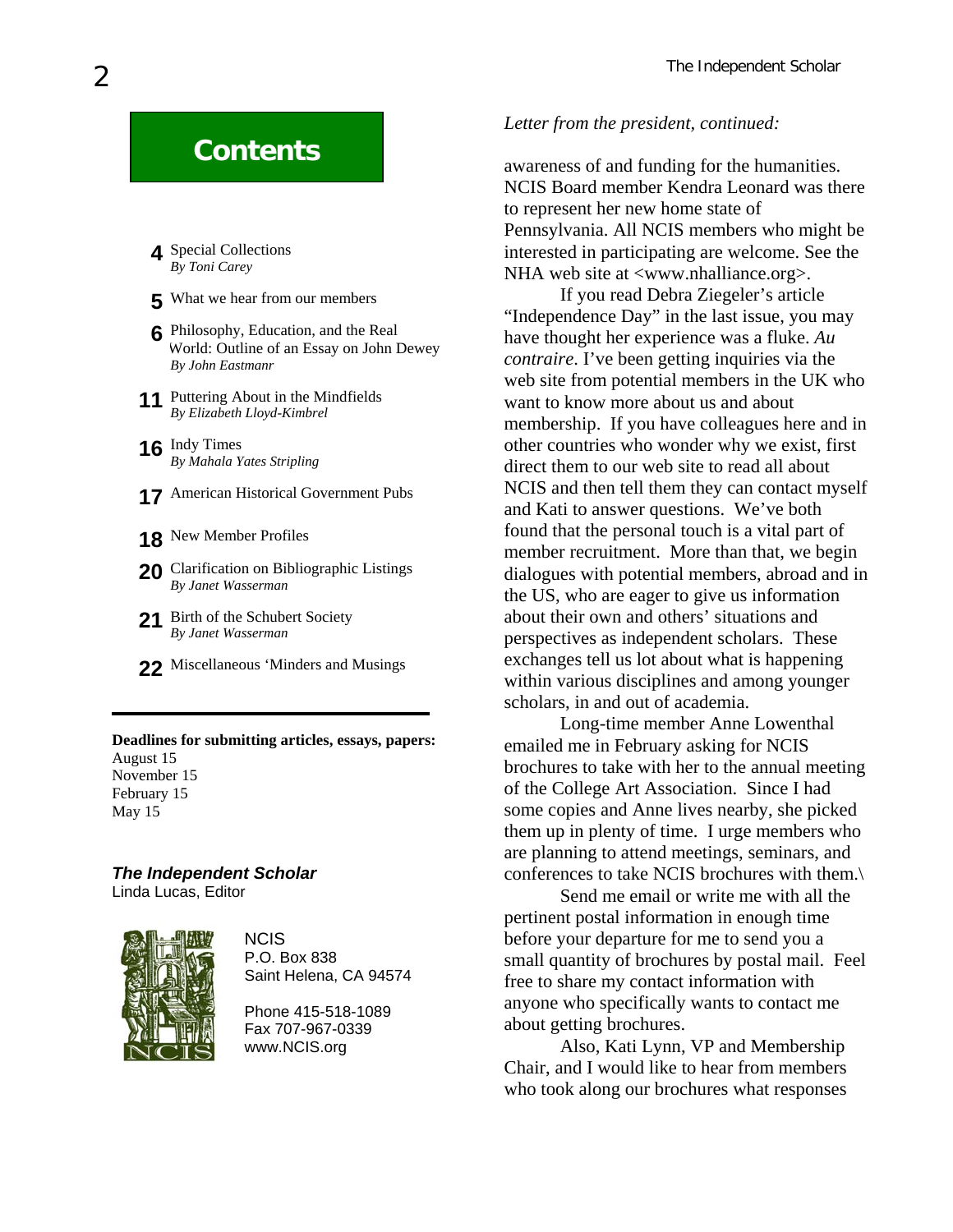they got from their meeting colleagues. As soon as the revised brochure is online (needed only an address correction), you can check the NCIS website and look at it. Please be patient, these web changes need a bit of tweaking to go into effect; we are all volunteers. Please be part of member recruitment. Take our brochures with you. It takes very little effort and time.

An anniversary note: On April 22, the San Diego Independent Scholars celebrated their  $25<sup>th</sup>$  anniversary. SDIS is the linchpin of

the organizational efforts that resulted in the founding of NCIS. Following this letter to you is the congratulatory message to SDIS.

*Janet Wasserman* 

752 West End Ave #5H New York, NY 10025-6231 <mae08ben02@aol.com> 212-222-2015

April 22, 2007

Catherine Blecki, President San Diego Independent Scholars 1607 Bittern Court Carlsbad, CA 92011

Dear President Blecki:

On the occasion of the twenty-fifth anniversary of the San Diego Independent Scholars, I send warmest greetings and heartiest congratulations on behalf of the National Coalition of Independent Scholars at this most significant milestone. I note that it was the October 1986 conference called by the SDIS where several panels and participants agreed that a national organization would best serve the needs of unaffiliated independent scholars and of local groups already in existence. After ongoing study and consultation, that realization became a fact in 1989 when the National Coalition of Independent Scholars was founded. I note that *The History of NCIS* by Margaret DeLacy, which is online at our website, contains the details of this chronology and discusses the issues which prompted SDIS, other local groups and individuals to move forward into a new era for independent scholars.

It is only fitting that NCIS render homage to its founding mothers and fathers and say a most appreciative and sincere thanks to you all - past and present - for your wisdom, dedication and commitment. None of this happened without your desire to surmount the challenges facing independent scholars. Your zealous attention in the 1980s to this growing community of scholars reflects the challenges that we all still face in one way or another. We work hard at NCIS to be worthy of your vision.

To the Board, the officers and the members of the SDIS, a toast - this one being in ink on paper - to your enduring spirit and success.

With warmest regards,

Janet I. Wasserman President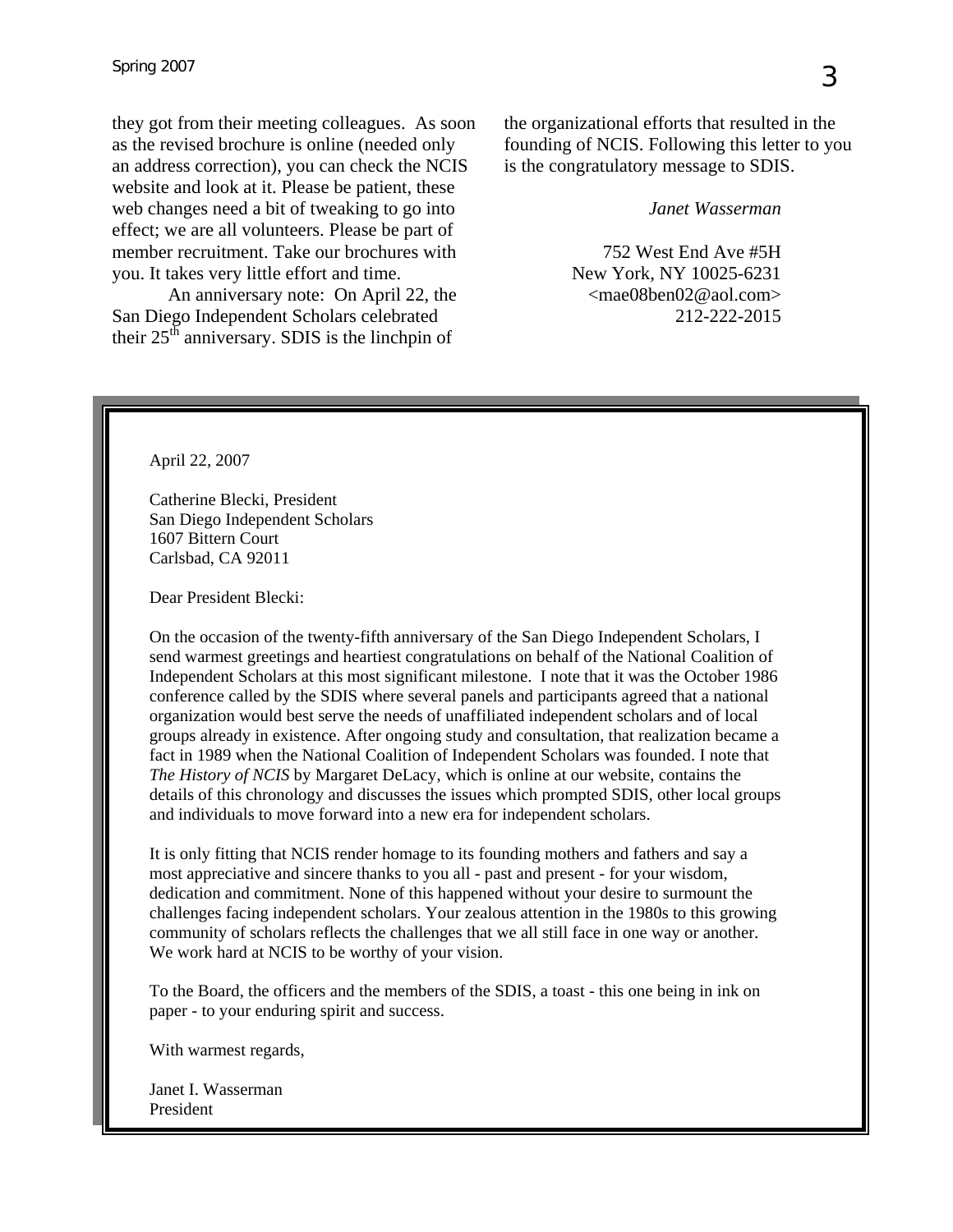## **Special collections**  *By Toni Carey*

A piece appeared in the *Chronicle of Higher Education* on January 2, 2007, about Special Collections libraries and departments. The writer, Prof. Christopher Phelps, told about some of his experiences researching at these facilities, and based on that, gave a list of desiderata, which included such factors as hours (the more the better), noise level, photocopying service (at reasonable rates), lighting and comfortable chairs. I thought this a very helpful piece, and think something like this might be useful as a regular or occasional column in *TIS*. With that in mind, I offer a few experiences of my own:

My most recent experience was at the Ransom Center at the University of Texas in Austin. I emailed for instructions, and a list of nearby places to stay; a letter of introduction was not required. On arriving I was assigned a special librarian, who got me started and showed me

how to request items, etc. Security factors are in evidence, but not overbearing, and gloves are not required. The room is spacious and carpeted, the seating and lighting comfortable, and the staff pleasant. I was looking at about a dozen items, which were left at the desk, and as I finished with one, I returned it and took another on my own; thus if I needed to revisit an item, it was available to me. I could get photocopies of up to ten pages before I left for the day, and could arrange for more to be sent to me, at a nominal fee. I also requested and received some copies after I got home.

My favorite manuscript facility, hands down, is the Wren Library at Trinity College, Cambridge. I emailed for permission and reserved a place for the desired day. I needed a letter of introduction to get past security at the Trinity entrance, where I was directed to the Wren, tucked away where you could never find it on your own. My treatment was cordial, informal, and helpful from the outset. We worked at a table in front of the request desk. Each place has its own lamp and book/manuscript holder. The atmosphere was quiet and peaceful, but not austere, and gloves were not required. At one point I needed help

> with some pagination, and the head librarian, Jonathan Smith, came over and in an instant told me what to do.

After returning to the States, I realized that the Wren had the wrong date for one of the manuscripts I had seen. I am a lowly independent scholar, and an American at that; but after two

emails explaining in detail why the Wren's date was wrong and my sources had it right, Jonathan graciously acknowledged their error. Permission to publish was no problem, provided proper thanks were made to the Wren trustees. Everything about my experience with the Wren was just what a scholar would wish.

Follow-up research on the same manuscript in the States soon led me to a Special Collections room at Columbia University. This room, like the rest of Butler, the main library, has been renovated recently and looks very attractive. However, the room layout and its hardwood floors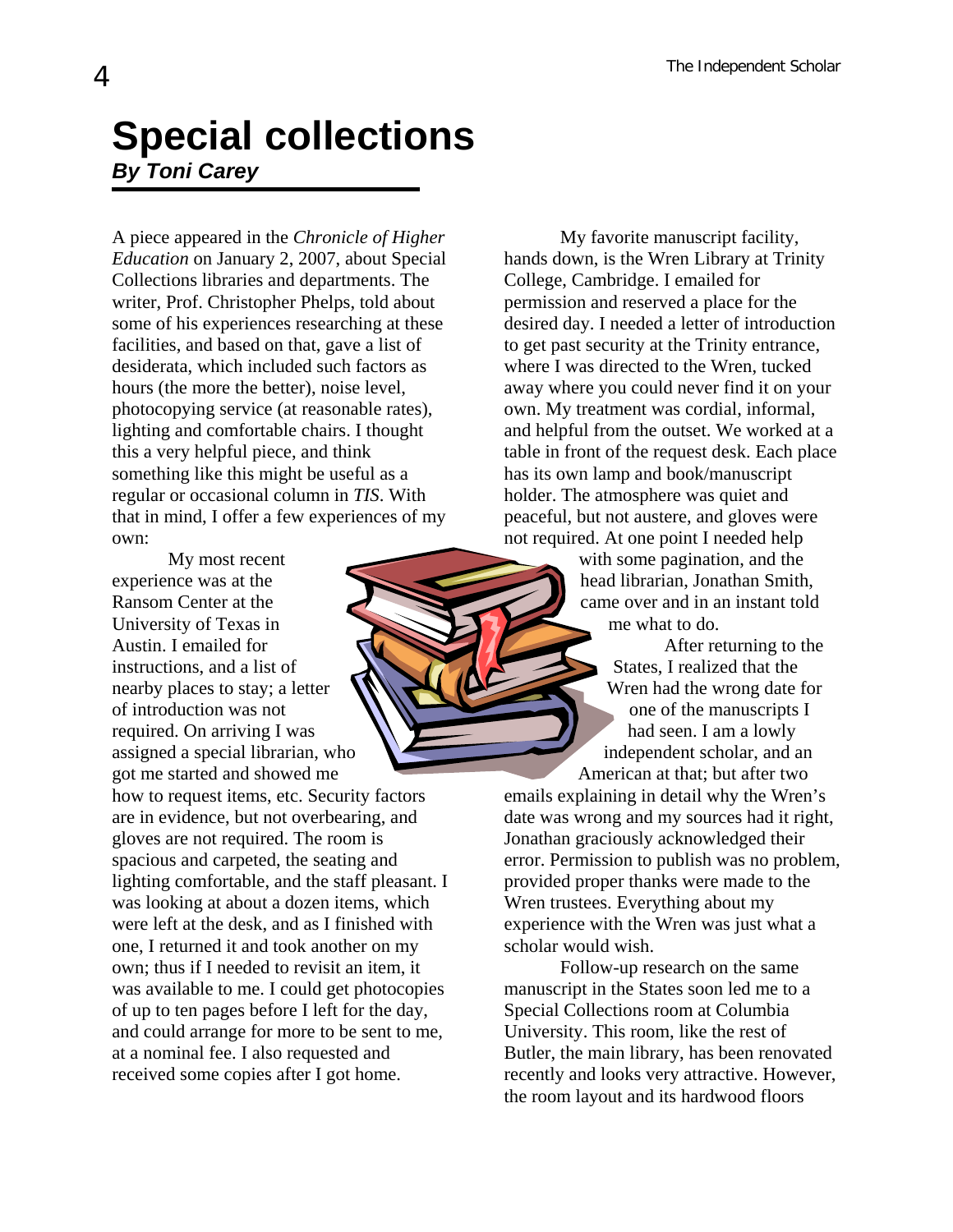make the noise level very noticeable. Columbia is my PhD alma mater, but from the outset the Special Collections staff did their best to make me feel unwelcome. After making my request, I was told that it would take a week to get, but would be waiting for me when I returned. I live in the Philadelphia area and only get to New York sporadically; but I needed the material, so I made a point of returning in two weeks. Not only was nothing waiting for me, but this time I was told—by a different staff person with the same snotty attitude—that since what I wanted was a 2-volume book, not an manuscript, I could have had it in 20 minutes the *first* time around. After 20 minutes, the first volume was brought to me, along with gloves. I could have the second volume, I was told, when I finished with the first. Unfortunately, the index is in the second volume, which made it difficult to find what I needed. Thoroughly miserable by now, I did what I could and left.

The next week I found my way to the very fine Bryn Mawr College library, where

the same two-volume book was in the stacks, available anytime I wanted to use it.

I had another unfortunate experience with the uppity Special Collections people at Columbia, this time looking for a hard-tofind published dissertation that I absolutely *had* to have. They said they could not help me, although this was a Columbia dissertation published by the Columbia Teacher's College. The next week I found my must-have in the stacks at Haverford College, up the road from Bryn Mawr. I should say that the regular Columbia libraries—not just Butler, but the Science, Business, Biology and Psychology libraries scattered around the campus, have been invaluable resources for me, and most of what I can't find at Bryn Mawr (or Haverford) I can find at Columbia.

My limited experience to date, as you see, has run the gamut, from the Columbia Special Collections, which I give a failing grade, to the Ransom, which is fine if it happens to have what you need, to the Wren, which is worth the transatlantic trip. - *Toni Carey*

## **What we hear from our members.**

#### **Letters to the editor**

Dear Janet,

Your sliding scale dues structure is a great idea. Tike your long email letters to us. The personal touch is rather nice.

... Cordially, LR Brooklyn, NY

*Send your comments to Janet Wasserman, president,<[MAE08BEN02@aol.com](mailto:MAE08BEN02@aol.com)>,or Linda Lucas, editor,< linda-lucas@charter.net>.*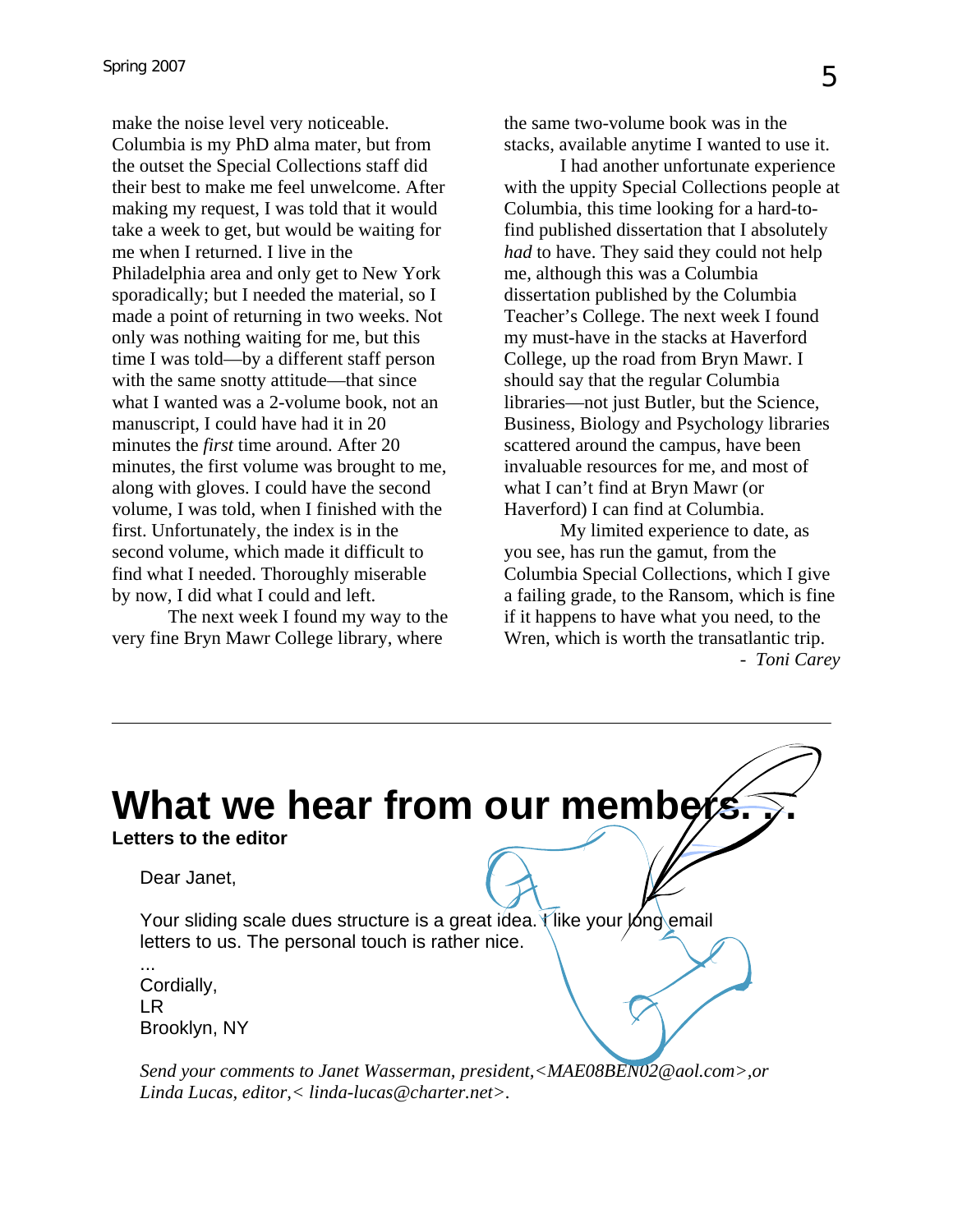# **Philosophy, Education, and the Real World: Outline of an Essay on John Dewey (1859-1952)**

*By John Eastman* 

At one time or another every educator has to deal with John Dewey and I have done so here. This essay begins with my entry into elementary school in 1951 when Konrad Adenauer served as chancellor of West Germany. He was able to rule because of his ability to ignore the immediate past, be it the rigid class structure of the Wilhelmine era during his Weimar years or the legacy of Nazism during the Bundesrepublik. Dewey transformed history into a servant of the present with futuristic overtones in the spirit of American exceptionalism. The following outline takes subject matter scattered throughout the essay and in a sense may be more explicit than the essay itself.

#### **Negatives**

- Dewey's emphasis on reason is countered by his lack of selfknowledge.
- The scientific method and the idea of progress replace metaphysics and religion. As a consequence, a predisposition among educators has been created towards an unreflected and uncritical acceptance of technology, along with the anomalies of pseudo-ethics and values clarification.
- Early  $19<sup>th</sup>$  century mindless empiricism is held in check by philosophy while Dewey's ideal citizen in an industrialized society of the early  $20<sup>th</sup>$  century is more task

oriented. In theoretical matters, Dewey remains entrapped in the cocoon of Western science. $1$ 

- Behaviorism combined with materialism evolving into technological-scientific progress has led to a Pavlovian response by man in handling today's technology.
- Applied philosophy or pragmatism undermines the idea of philosophy itself. The idea of progress is thought to compensate for the loss of philosophical detachment, distance, and perspective.
- Although humanism and pragmatism are both anti-metaphysical, the emphasis on the scientific method in education leads to a lack of proportion and harmony, which are inherent features of humanism. [2](#page-5-1)
- Aware of the danger of self-contained academic disciplines, Dewey nonetheless interprets history as if it were a science and sacrifices the art of narration as an integral part of education.<sup>[3](#page-5-2)</sup>

 $\overline{a}$ 

<span id="page-5-0"></span> $<sup>1</sup>$  Marchand, p. 27, cites the elevation of philosophy</sup> and within this framework the subordination of the natural sciences to the humanities when the University of Berlin was founded in 1810. 2

<span id="page-5-1"></span> $2$  Humanism uses rhetoric to undercut the theological logic of medieval mysticism while Dewey is simply anti-religious. On humanism, see Rüegg, esp. col. 188.

<span id="page-5-2"></span><sup>&</sup>lt;sup>3</sup> On the demise of narrative history, see Breisach, p. 314.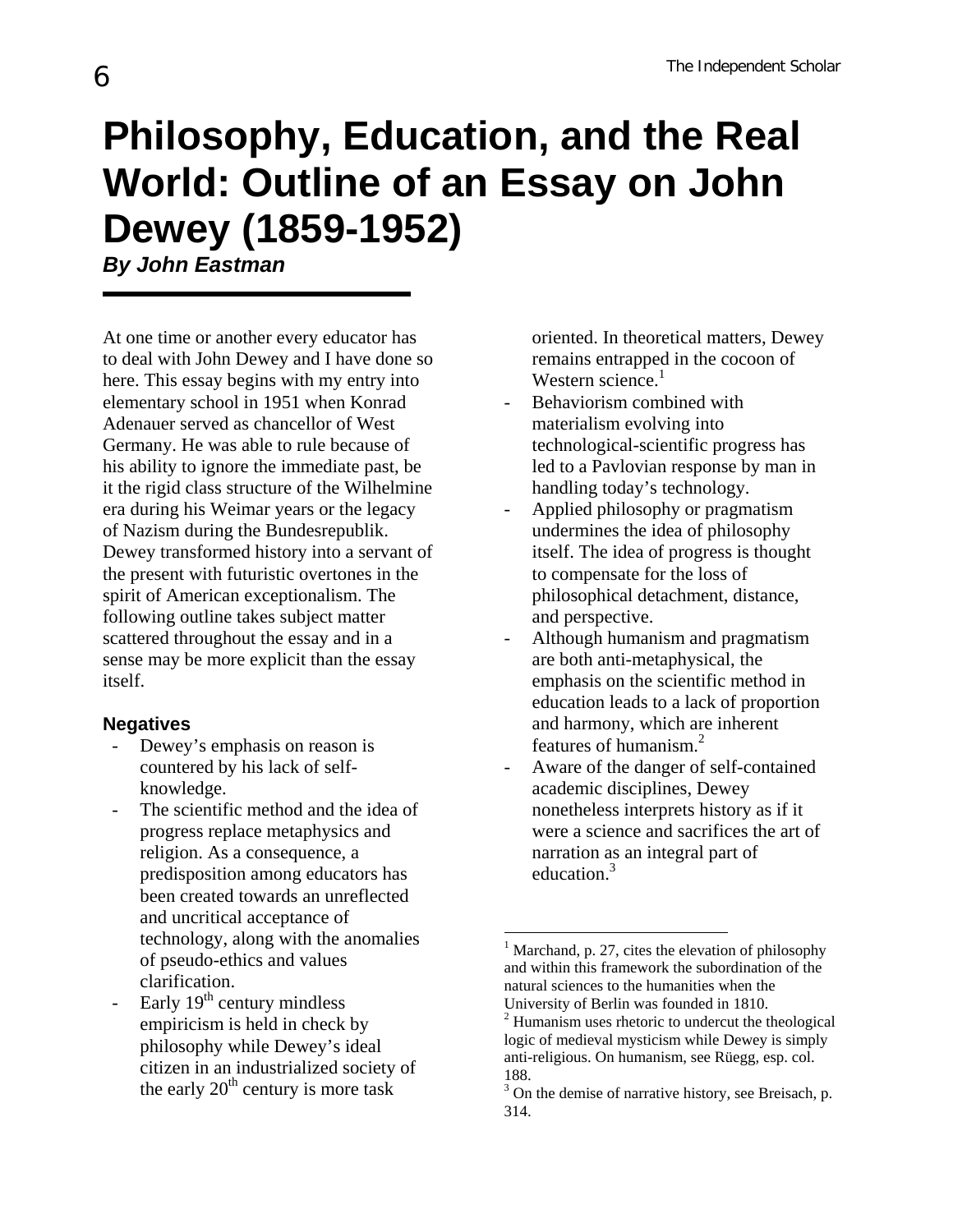Dewey's hands-on approach deflects from the intellect and leads to compromises in proper academic training. His pupils are Robert Ezra Park, who introduced race into sociology; Elise Clapp, who used his methods in education; and Max Eastman, an intellectual, whom Dewey brought to Columbia as a teacher.<sup>[4](#page-6-0)</sup>

#### **Positives**

The positives are that Dewey:

- Removed elitism from education.
- Introduced the progressive childcentered model.
- Served as an engaged public intellectual.
- Had universal appeal.
- Was a compassionate and supportive educator.
- Brought philosophical insight into relativism and readily made use of it.

The historical roots of pragmatism lie with Kant and Darwin. Their combination led to the idea that our truths do not reflect a transcendent reality, but only the suppositions, which function and enable us to survive.<sup>[5](#page-6-1)</sup> The Darwinian component is especially evident in Dewey's thought. The transcendentals of Kant are parameters in the pursuit of knowledge for both Wilhelm Dilthey and Dewey. Dilthey's more differentiated relativism, in which the natural sciences use explanation and the liberal arts use understanding, in order to express themselves, is more satisfactory than Dewey, who tries to fit both branches of knowledge into the explanatory mode.

The concluding pages of this essay follow: I was just about to leave Dewey

<u>.</u>

when I came across his discussion of the pedagogy of Herbart. His initial comments on Johann Friedrich Herbart's theory are perceptive. Herbart (1776-1841) taught at Goettingen and Koenigsberg. Dewey sees his approach as retrospective and formalistic, leading to a spiritual resurrection of the past in which the teacher serves as a vehicle for transmitting the knowledge of tradition and the pupil as the recipient thereof. Dewey is correct in seeing Herbart ignoring the nature of the subject, i.e., the pupil. However, his conclusion that isolation severs the past from the present in which individuals have to act, creating a rival and distracting environment,  $\overline{6}$  $\overline{6}$  $\overline{6}$  is very peculiar, to say the least. Further comments about biology and the blind beginnings of infants remind one of his Darwinian thought and of Aristotle's *tabula rasa*. [7](#page-6-3)

His convoluted discussion of history should be rephrased or rethought. Were Dewey to understand that history has an independent existence and dynamic beyond those who study it, he might have seen that an understanding of these forces gives us the ability to direct our energies accordingly. I think his entire discussion revolves around the resolution of this issue. The isolated study of history may lead to an ivory tower syndrome, but it is left to the student to use his or her own innate intelligence, in order to break through these academically imposed bonds, so that the conduit between the past and the present is opened. In this sense, Dewey was on the right track in arguing for the release of the past from these chains.

Before any final comments, we need to revisit Dewey's limited understanding of European education in relation to state power. In adolescence, he

<span id="page-6-0"></span><sup>&</sup>lt;sup>4</sup> Park is cited by Hannaford, pp. 376-377; Lash cites Clapp, p. 407; on Max Eastman, see O'Neil, pp. 16- 19.

<span id="page-6-1"></span><sup>5</sup> Kaufmann, p. 103.

<span id="page-6-2"></span> $^6$  Dewey, p. 79.

<span id="page-6-3"></span>*Ibidem*, pp. 73-75.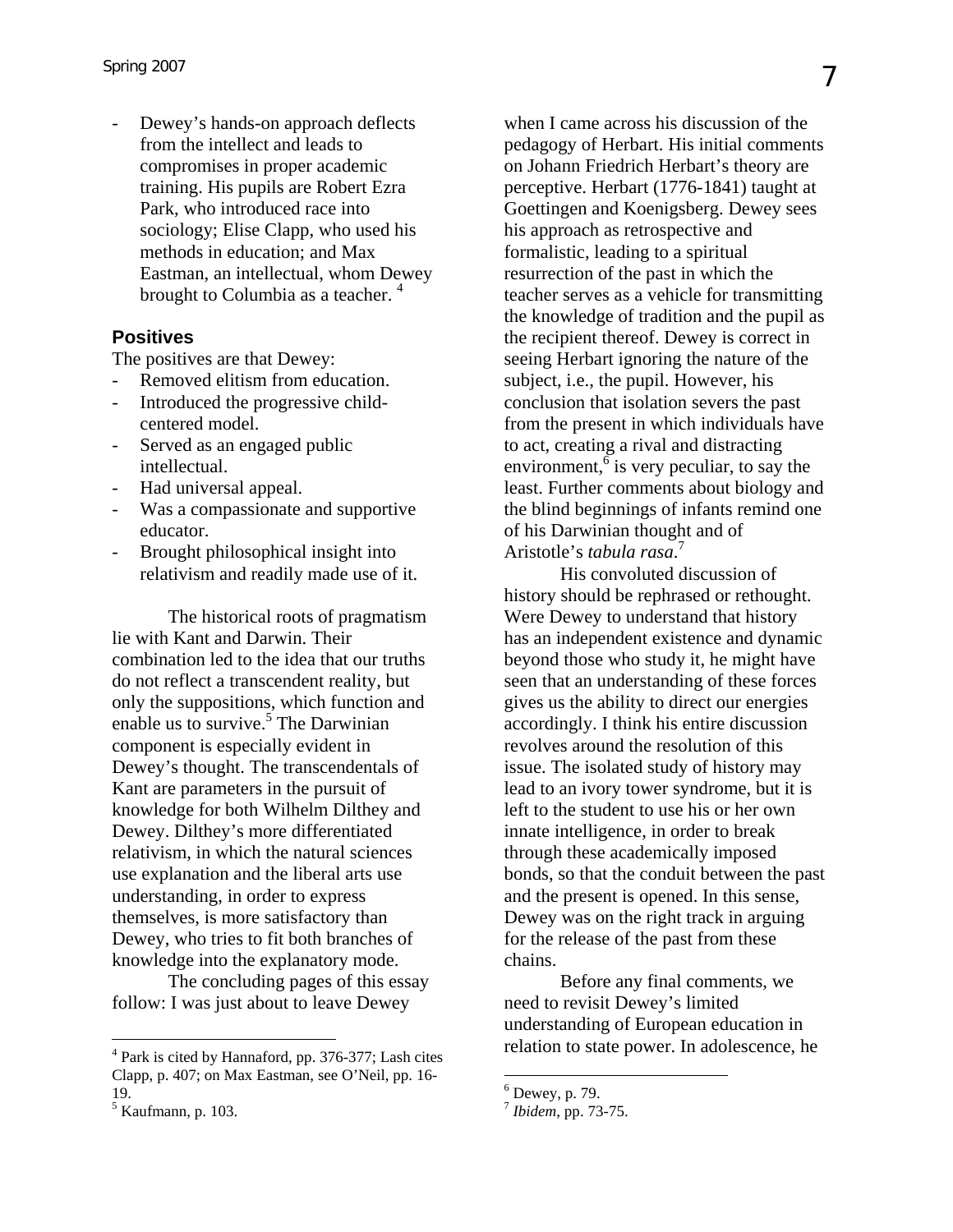witnessed the formation of Italy and Germany as national states, and in his prime, the carnage of the First World War left its mark. Therefore, Dewey seems unaware that the mind was not necessarily subordinate to the state. He may have known how the British used its classical scholars in the pursuit of their imperial ambitions and how Germany managed its educational system. It is true that there was a time when universities were oriented towards providing state servants and students were forbidden to study outside their homeland, but that time was not the  $19<sup>th</sup>$  century. From the 1680s to the 1720s, university study for nobles was restricted to a home university, e.g., the decree of 1703 for Bavarians.<sup>8</sup> However, by the 1740s enlightened policies initiated the transition from court-controlled education to a more universal approach guided by the hand of the monarch.

The scientific revolution of the  $19<sup>th</sup>$ century led to a more universally-minded scientific community. One might still be a state servant, but research and scholarship by their very nature transcended national boundaries. Psychology is a prime example where Frenchmen and Austrians led the way. The conflict between the intellectual and the state began at this time, for the modern national state took shape after Napoleon and the resulting tension brought forth the great tradition of the intellectual in exile and the rise of the revolutionary. This era continued until 1945 with the implosion of Europe.

**Final thoughts:** Instrumentalism disrespects the innate integrity of a discipline. Each discipline evolves of its own accord and according to its own internal rules. Any utilitarian application of a discipline is nothing more than engineering. One might think of the idealism of Greece vis-à-vis

Roman practicality or the modern American approach, which applies theoretical knowledge to the physical world, leading to its transformation.

In one respect the Prussian-German educational model and Dewey's American model are not all that dissimilar. The Germans provided rigorous education using formalism complemented by research and Dewey used a freewheeling problem-solving approach towards educating an ideal citizen. Here Dewey only saw German conformity without transformation. The fruits of social dissent, or it can be argued thus, accrue more according to Dewey's model, although one could argue that the intellectual discipline which the German model provides has led to greater breakthroughs in pure research in all fields of knowledge. The achievements of Germany from the 1790s to the 1920s and of the United States from the 1920s onward can be roughly compared to those of Greece visà-vis Rome. While Dewey's criticism of Hegel's "inaccessible absolute" is valid, his belief in the wholeness of Greek thought is too narrowly based, for it focuses on Socrates, Plato, and Aristotle at the expense of other Greek thinkers.<sup>[9](#page-7-1)</sup>

I argue that formalism and competence are the first step in education and only then can a Dewey model be implemented. In order to explore his or her world, a child needs the tools, which only some degree of formalism and competence can provide. Tradition needs to be understood before one proceeds to alter or to destroy it. Building follows comprehension, not the other way around. The moderns, however, tend to begin with a *tabula rasa*. Unless you are fortunate enough to be well versed in tradition, as Dewey was for the most part, you lack the means to create new paths. You

 $\overline{a}$ 

<u>.</u>

<span id="page-7-1"></span> $9^9$  On Hegel, see Dewey, pp. 59-60. Dewey's failure to mention the pre-Socratic philosophers feeds into his disregard for existentialism although by 1916 it had not yet achieved notoriety.

<span id="page-7-0"></span><sup>8</sup> Boehm, pp. 194-195.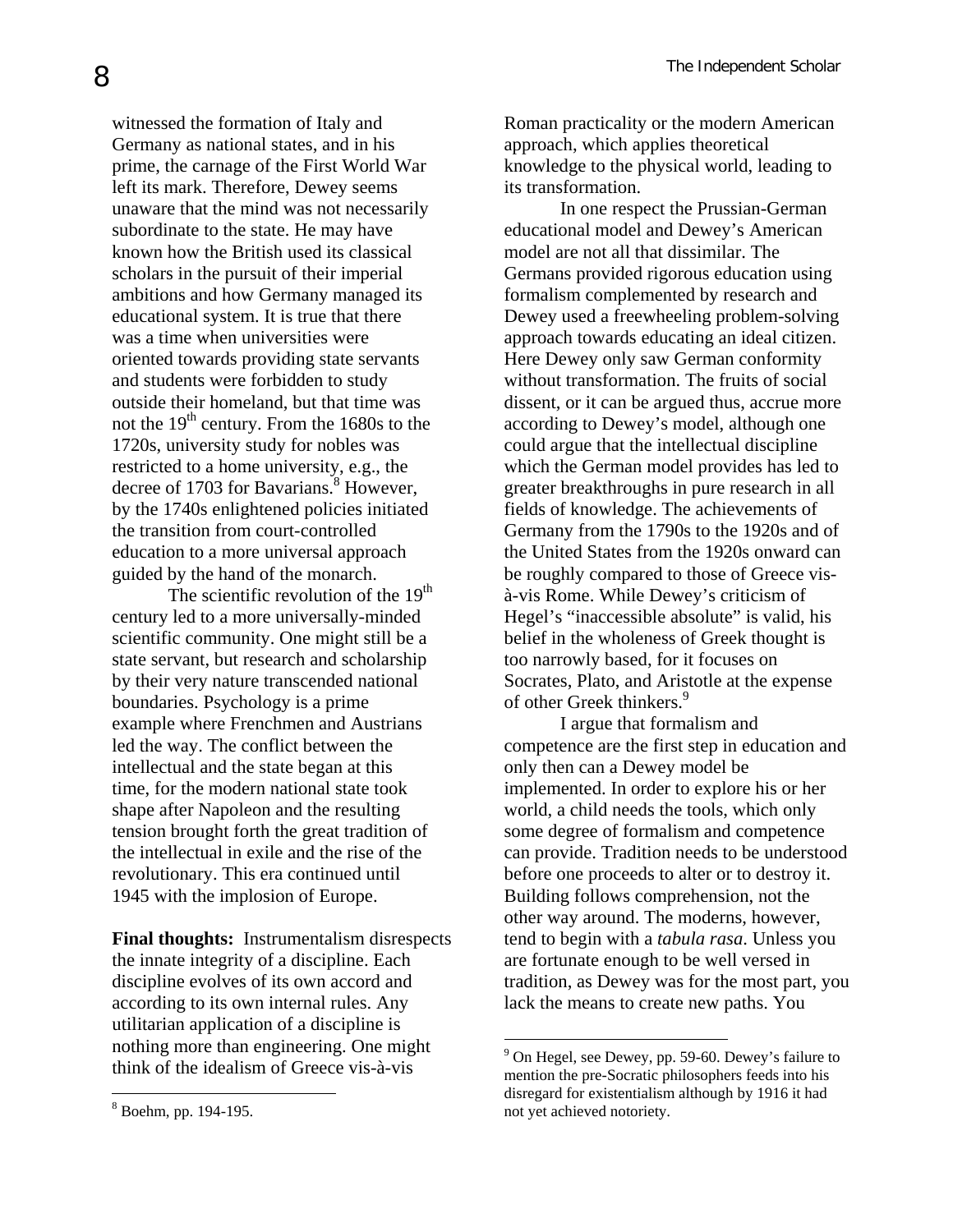essentially revolve around yourself like a cat chasing its tail.

Dewey did not advocate normatives, just the opposite. But the implementation of his ideas led in this direction, given the fact that the means of the transmission of ideas has to take a normative path unless carefully done and that pupils generally lack the format of their teacher or at best move along different paths once he or she reaches maturity and is capable of independent thought. $^{10}$ 

**Dewey identifies the self with what you do, not with who you are.**  Dewey identifies the self with what you do, not with who you are. He looks outwardly and towards science as the key to existence. Philosophically that is very weak. His criticism of other philosophers has its value, but in his book of 1916, *Democracy and Education*, he does not relate to one area of philosophy, ontology. There is no self-knowledge unless you look into yourself and at the sinful nature of human existence since Adam. The debates of Augustine with the Christian rationalists of his era come to mind. You may use another starting or reference point if you wish, but since neither original sin nor religion plays any part in Dewey's thinking, his thought appears at times very flat and naïve in what it says about human nature. Three contemporary authors have all detected this flaw in Dewey's intellectual makeup. They mention his lack of inner conflicts, his immaturity, and his inability to recognize self-love.<sup>[11](#page-8-1)</sup>

Almost 30 years after Dewey's death, Pope John Paul II considered the

question whether or not the progress of technology is a threat to mankind. He answers in the affirmative for the present time because a corresponding development in a moral life and ethics has not occurred.<sup>[12](#page-8-2)</sup>

It is perhaps symptomatic that Dewey neglected some 2,000 years of philosophy by not discussing ontology in his book of 1916. This branch of philosophy, which considers the prime

> mover of Aristotle and the supreme being of medieval Trinitarian ontology, was central to philosophy for millennia. Dewey belongs to the first general of American during the new scientific age when most American

universities were just being founded. He shared its biases and limitations and he had a relatively good knowledge of the Western tradition, which he rejected in favor of the scientific method. Therefore, the education establishment, less conversant in these matters than he was, shares the same limitations although one cannot deny that individual educators could, and some probably did, overcome his belief-imposed inertia, i.e., his belief in progress and the scientific method. It was left for those in the humanities, where imagination plays a much greater role, to put Dewey into perspective. Dewey's legacy seems to feed into what Herbert Marcuse called the one-dimensional man in the 1960s. Man becomes a being without a soul, chained to a material world without vision. Today the slogan is, "Come join us," you have no other choice.

See References on the next page.

1

<span id="page-8-0"></span><sup>&</sup>lt;sup>10</sup> Cf. Ryan & Cooper, p. 313.

<span id="page-8-1"></span> $11$  Riesman, p. 267, Bloom, p. 195, and Niebuhr, p. 110. Matthews, p. 442, cites the neo-Thomist attack by Hutchins and Adler on pragmatism as the silent enemy of American democracy. Dewey and William James are its obvious targets.

<span id="page-8-2"></span> $12$  See the Pope's first encyclical letter of 1979, pp. 50-52; *Iibidem,* section 16, pp. 55-64.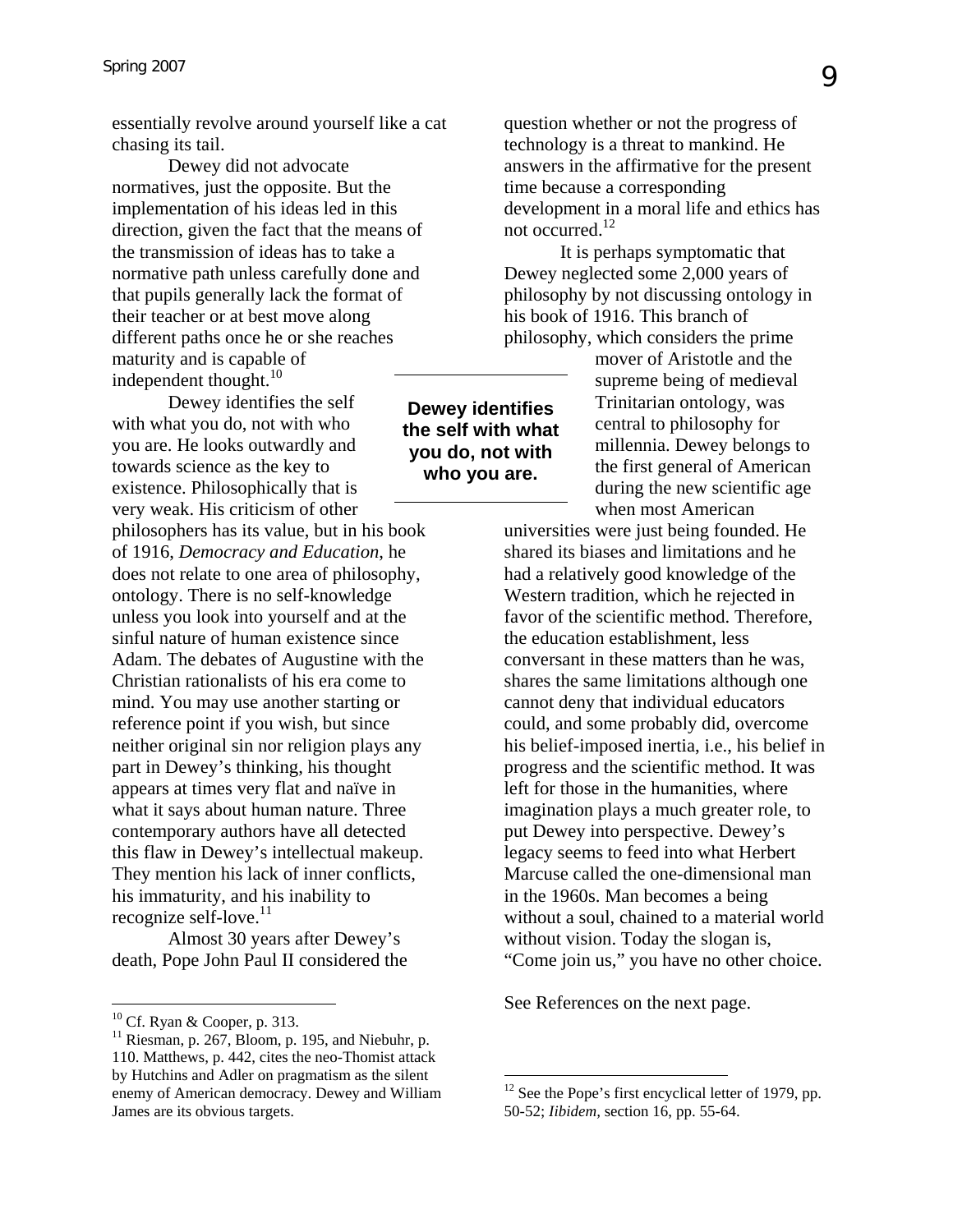#### **REFERENCES**

Bloom, Allan. *The Closing of the American Mind*. New York: Simon and Schuster, 1987.

- Boehm, Laetitia. "Bilding und Wissenschaft in Bayern im Zeitalter Maximiliam Josephs." *Wittelsbach und Bayern*, Vol. III, ed. Hubert Glaser. Cologne: Linden Verlag, 1980, 186-220.
- Dewey, John. *Democracy and Education.* New York: The Free Press, 1966; originally Macmillan Co., 1916.
- *Enzyklika Redemptor Hominis seiner Heiligkeit Papst Johannes Paul II.* Kevelaer: Butzon & Bercker and Wuerzburg: J.W. Naumann, 1979.
- Hannaford, Ivan. *Race: The History of an Idea in the West*. Washington, D.C. and Baltimore/London: Woodrow Wilson Center Press and Johns Hopkins University Press, 1996.
- Kaufmann, Walter. *Nietzsche*, translated from the American by Joerg Salaquarda. Darmstadt: Wissenschaftliche Buchgesellschaft, 1982.
- Lash, Joseph P. *Eleanor and Franklin.* New York: W.W. Norton & Co., 1971.
- Makkreel, Rudolf A. *Dilthey: Philosopher of the Human Studies.* Princeton: Princeton University Press, 1975.
- Marchand, Suzanne L. *Down From Olympus: Archaeology and Philhellensim in Germany, 1750-1970.* Princeton: Princeton University Press, 1996.
- Marcuse, Herbert. *One-Dimensional Man.* Boston: Beacon Press, 1966.
- Matthews, Fred. Review Article: "The Attack on 'Historicism': Allan Bloom's Indictment of Contemporary American Historical Scholarship," *American Historical Review,* 95:2, 1990, 429-447.
- Niebuhr, Reinhold. *The Nature and Destiny of Man.* 2 volumes. New York: Charles Schribner's Sons, 1964, Vol. I.
- O'Neal, William L. *The Last Romantic: A Life of Max Eastman.* New York: Oxford University Press, 1978.
- Riesman, David. *The Lonely Crowd/Die Einsame Masse,* German edition. Hamburg: Rowohlt Taschenbuch, 1958.
- Rüegg, Walter. "Humanismus," *Lexikon des Mittelalters.* Stuttgart-Weimar: Verlag J. B. Metzler, 1999, Vol. V, columns 186-193.
- Ryan, Kevin and James M. Cooper, *Those Who Can, Teach,* 8th ed. Boston/New York:Hougton Mifflin Co., 1998.

Schischkoff, Georgi, ed. *Philosophisches Woerterbuch*, 20<sup>th</sup> ed. Stuttgart: Alfred Kroener Verlag, 1978.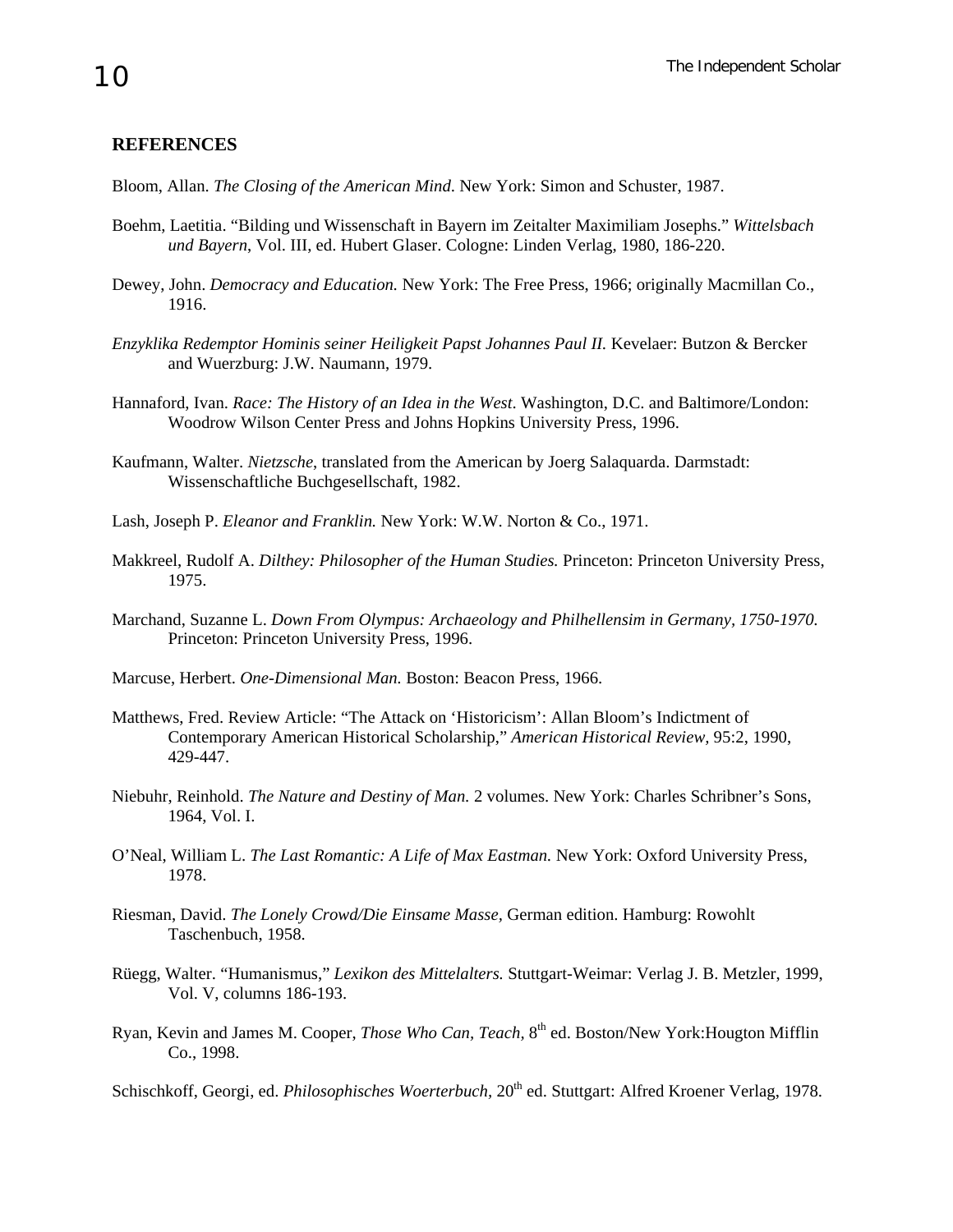# **PUTTERING ABOUT IN THE MINDFIELDS**

**by Elizabeth Lloyd-Kimbrel <[elkimbre@mtholyoke.edu>](mailto:elkimbre@mtholyoke.edu)**

Upon my re-upping with NCIS in the late summer of 2005, Georgia Wright – now president *emerita* – with somewhat unnerving enthusiasm encouraged me to write something for *The Independent Scholar* about my experiences puttering in freelance-land. (Not her words.) I say "putter" because that is what one does when one quite likes something (or several things) and/or is seeking a distraction because one's head is so cluttered with information that it needs an outlet and *Jeopardy!* hasn't called and one can't help but keep doing it even though it will never prove to be lucrative or provide any kind of financial support. The thing about puttering, though, is that, while it can demand a certain focus on a particular level, it can also keep one from paying attention on other levels. This can be dangerous. As in when an off-hand remark produces a sequence of events that result in, say, a non-public-speaker ending up speaking publicly. If you get my drift.

My off-hand remark was: "Oh, cool. Bryher. She's a good writer."

This response had been prompted by our landlady, who is also a neurologist and a photographer, telling me that there was shortly to be an exhibit of her photographic work and that her photograph taken from a hot-air balloon of a misty Deerfield River at dawn was going to be the cover for a reprint of the 1965 novel *Visa for Avalon* by Bryher. My innocent reply to her announcement elicited this: "*YOU* know Bryher?! *NOBODY* knows Bryher!" One thing led into

another and another (such as its coming out about my



be addressed at some point). I do not run (bad knees – which is why I was so furious at the guy who stole my wallet, thereby not only forcing me to run but to yell too). I do not dance, at least within view of any human being. And I do not talk in front of groups. I am a paper person; a reader, not a raconteur. Public performance, by me – the concept and the action – makes me profoundly unhappy. It is something other than stage fright. (I have done classroom teaching and may have been fairly decent at it, but I was never happy about it.) As you will see, though, I can get coerced ... if the subject or the *raison d'être* really gets under my skin or won't leave my head alone, and if I'm not paying attention. So much for absolutes.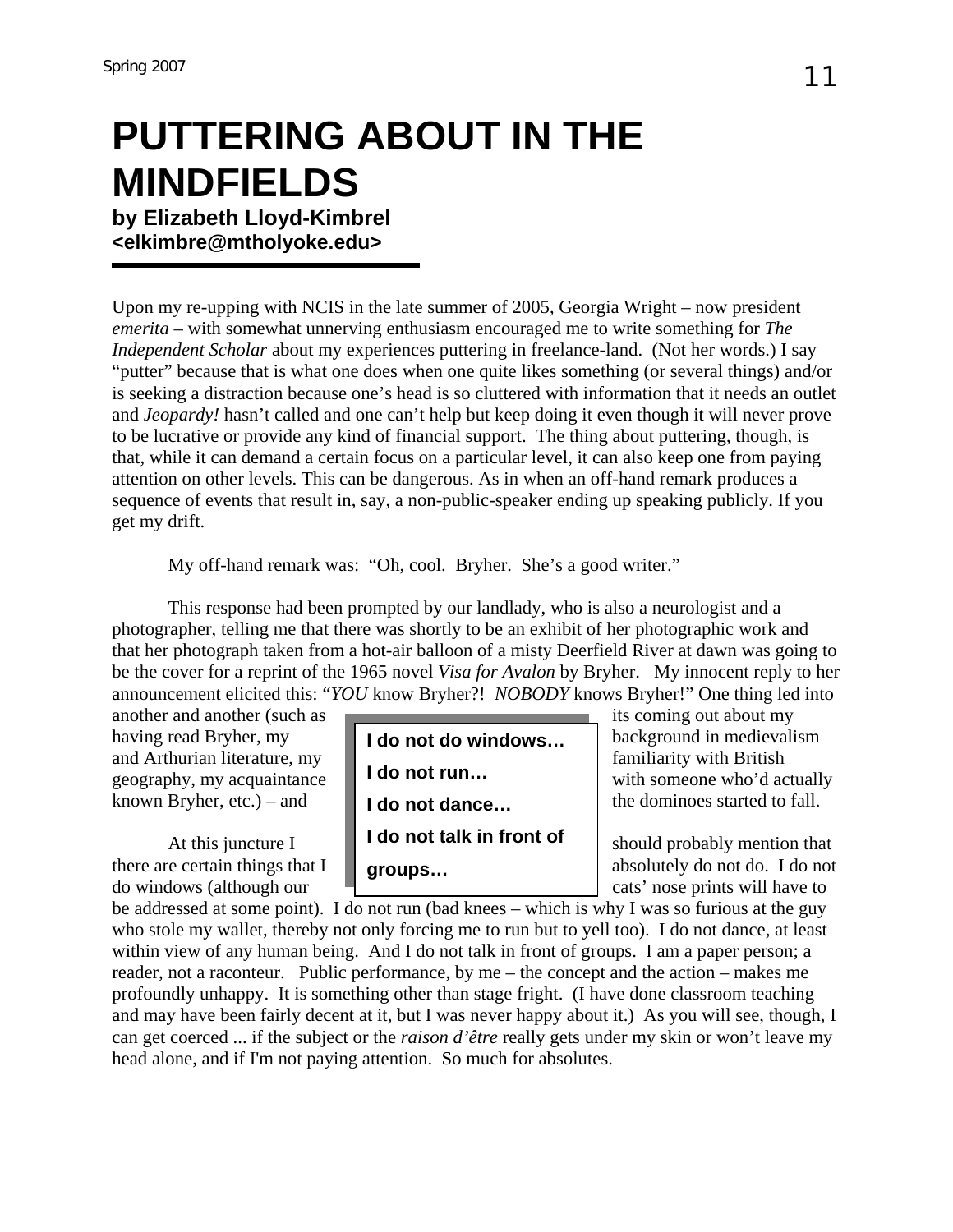Thus my existence and my oddity – in knowing not only who Bryher was but also knowing about matters Arthurian – were divulged by the landlady/neurologist/photographer to the founder/director of Paris Press (named after the founder's best friend's mother, not the City of Light), the small, local, non-profit press that was putting out the reprint of *Visa for Avalon.* The director urged me to read the novel and to give my considered opinion of it. Read fiction during the summer? Pontificate upon it? What hardship! And more fool I – that level of attention thing again. Acquiescing to the request, I jabbered my impressions in an email to the director, who seemed rather taken by them. That was nice and, I thought, that was that. But then a campaign began (or so it seemed to me) to get me to participate in various readings/panel discussions designed to promote and sell the book during the course of the autumn of 2004. No, no, a thousand times no; that's speaking in public; I don't do that sort of thing.

But, you see, the trouble was that Bryher *IS* a good writer, and a bit out-of-the-ordinary – I wasn't just being polite when I said that to the director. I knew Bryher from her historical novels, which were once upon a time critically and popularly acclaimed. (I especially like *Ruan*, by the way.) I had not known, however, her one departure into futuristic fiction, that being *Visa for Avalon*. (And, given my background and Arthurian proclivities, it's surprisingly lax of me

| that I didn't.) Most people   |                         | nowadays, though, if they      |
|-------------------------------|-------------------------|--------------------------------|
| know Bryher (born Annie       | Read fiction during the | Winifred Ellerman) at all,     |
| they know her as the          | summer?                 | longtime companion of the      |
| Imagist poet H.D. (Hilda      |                         | Doolittle) and not as a writer |
| in her own right. It was the  | Pontificate upon it?    | H.D. connection that first     |
| made the Paris Press folks    |                         | notice Bryher, but after       |
| they'd done so, they realized | <b>What hardship!</b>   | they had found a lost gem.     |
| And since Paris Press's       |                         | purpose in life is to rescue   |

from obscurity worthy writings by women, Bryher had found resurrection.

I should perhaps point out at this point that the re-publication of *Visa for Avalon*, and the subsequent organization of readings and discussions, had been spurred by the Press's director's distress over the direction the 2004 Presidential campaign was taking, said disquiet being openly addressed in the publisher's note prefacing the novel. So the anxiety encircling this publication wasn't just the regular book-sales kind.

And then I got seduced. An earlier event had apparently been a failure. The panel had misunderstood the book or hadn't even bothered to read it or something – I wasn't there – and the whole evening had been a downward spiral. Not good publicity, not good sales, not good feelings. Paris Press wanted a nice, little, positive event this time. Nothing formal, probably in a corner of one of the reading rooms in the Smith College library. Comfy chairs and sofas; no platform or stage or anything like that. Please, won't you take part? You know obscure stuff that we don't and that Bryher did. Put that way, a low-key chat about an unusual book didn't sound quite so bad. So, forgetting everything I've ever learned – what's that thing about *vanitas*? – I said okay, also forgetting that "probably" is an operative word.

And then the venue changed.

Here's is how the event was advertised: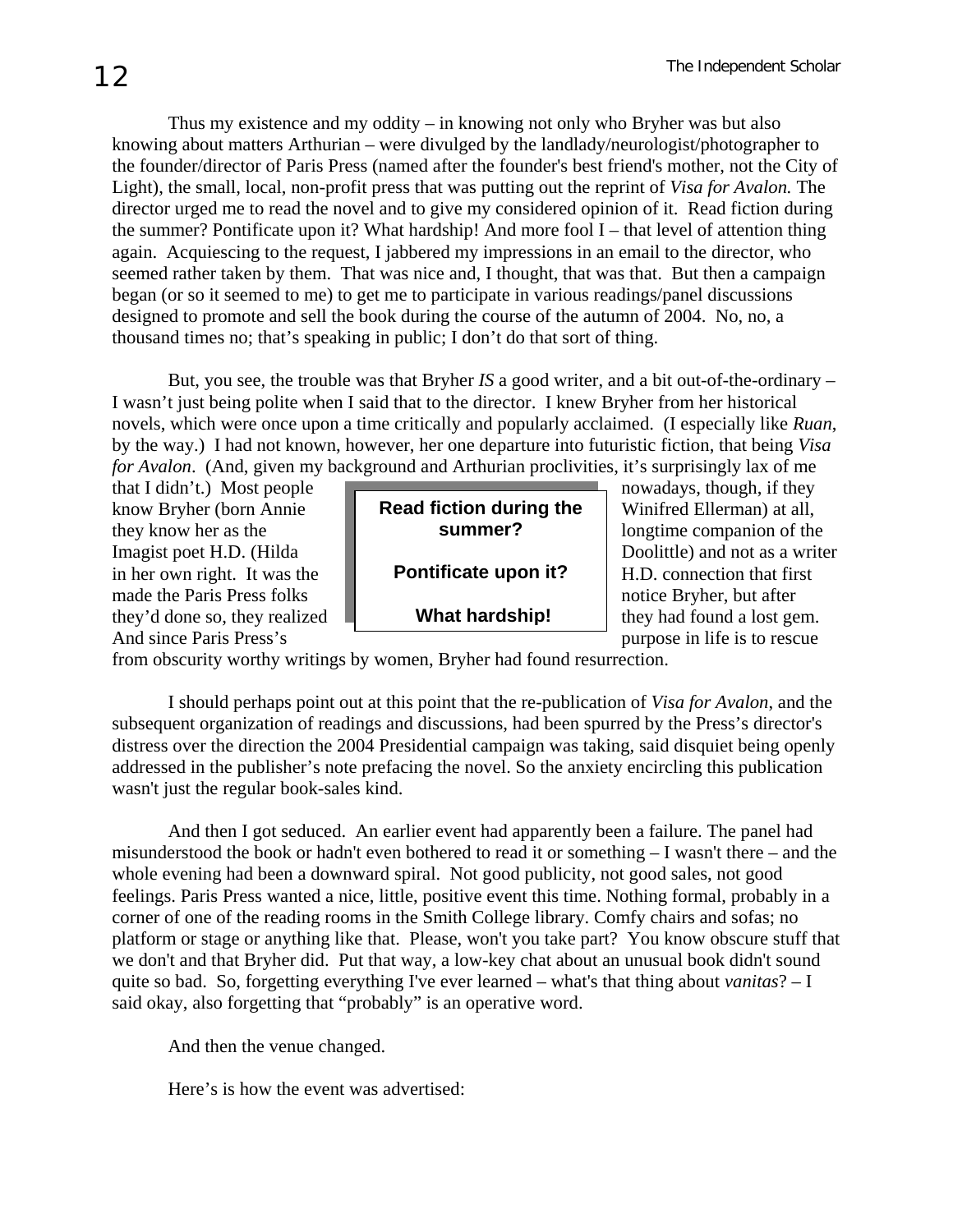

The set-up for the situation I suckered myself into was that, following Jan Freeman's opening remarks, each of the five "panelists" (only one of whom I knew) would read a selection of passages from *Visa for Avalon* (which is only 120 pages long). Then, after we had all read our passages, we would each say something about what we thought of the novel from our own frames of reference but preferably with an emphasis on politics. We were assigned our passages, which totaled about 15-20 minutes of reading for each of us – and which translates into about 3,000 words each, based on the standard formula of 125-150 spoken words equaling one minute of time (speech- and script-writer have been among my various incarnations). This I found somewhat worrying since it meant we would be reciting nearly half the novel. I thought the bottom line was to sell the book, not give away the story. But then I'd also initially thought the reading was going to be a small, cozy thing off in a library corner and here we were in a steepstepped science lab lecture hall with a podium and 70-plus people in attendance on a drizzly, cold, gray, post-election Sunday afternoon in November.

Anyway, as I mentioned, following the passage readings we were expected to extemporize – for five minutes or so, Jan had said. I can't extemporize, at least not coherently (and especially not before a crowd and in public), so I wrote my comments down. That way I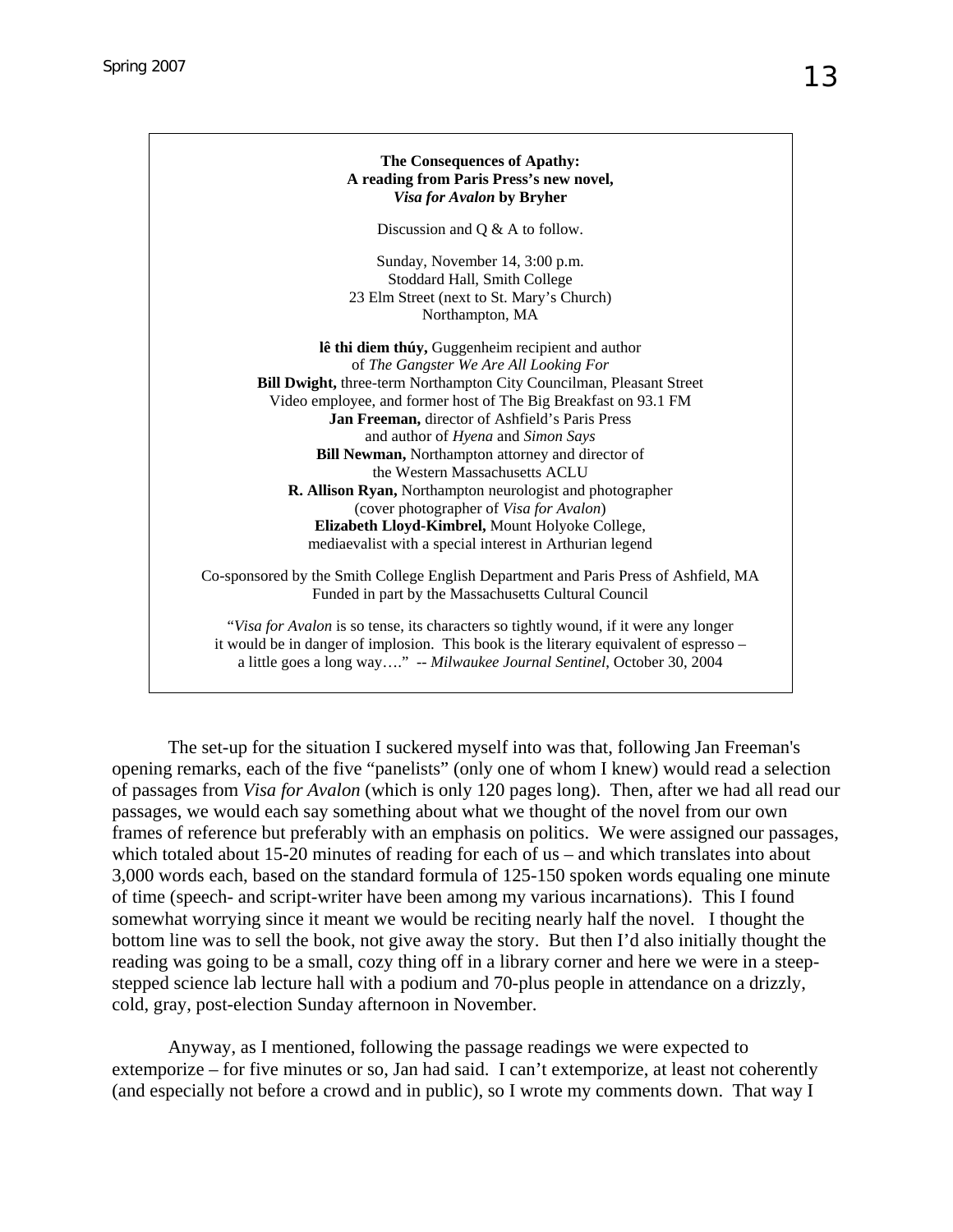might digress and maybe even be conversational without literally losing my thread. I read my *Visa for Avalon* passages first, then Allison read, then Bill, then the other Bill (with exceptional dramatic verve), and finally thúy. Well over an hour had now gone by. Upon finishing the passage readings, and in reverse order, we gave our comments – first thúy, then Bill, Bill, Allison, and ending with me. The others offered pithy opinions that spoke to specific aspects within the novel or to some difficult personal experiences, and they were all less than two minutes in length, not the expected five minutes.... Realization, and panic, began to lash me about the head and shoulders. I had wildly misunderstood what I was supposed to do. I listened closely to what my compatriots were saying, trying to gather links to my remarks, scouring my sheets of paper (I was the only one with notes) for something to cut. This exercise quickly (since these people weren't even talking for 120 seconds, for God's sake) devolved into "screw it." I reasoned to myself that this was just one (long and dark) afternoon in my life, that it would be painful but finite, that there was nobody in the audience I knew (I hoped), and that these people were going to get some literary context whether they liked it or not, so be boring and be done.

Of course, I did warn them. As I fiddled with the dad-blasted snakeneck microphone, I explained to the blurry audience (I couldn't see them – I'm very nearsighted and in order to read my notes I had to forego my glasses) that my approach was a bit different from the other panelists, that my remarks were going to be more lit crit than politic, but that I hoped some literary background might be helpful.

For those of you who are strangely intrigued by process or by drafting or by necessary roughness, you can contact me for the complete notes. But for this occasion, I'll just give you how I started:

*I read VISA FOR AVALON in one sitting (and I deliberately read the story before reading the editor's introduction). It is deceptively simple, and not necessarily an allegory; Bryher had a reason for invoking science fantasy in her dedication. VISA FOR AVALON inhabits that rarified realm where BRAVE NEW WORLD, GULLIVER'S TRAVELS, FAHRENHEIT 451, 1984, and LOST HORIZON also reside – all very different books, all intentionally political at one or several levels, but books that work and survive from generation to generation because they can transcend their genre, and their politics, because they are good and well-written \*stories\*.* 

*There's an especial parallel with James Hilton's LOST HORIZON – much more so, I think, than to BRAVE NEW WORLD or 1984 or ANIMAL FARM, which some reviewers have invoked – because of the delicacy of touch, the human ordinariness, the hint and shadow of something wrong rather than the full display. Like LOST HORIZON, VFA has a gentleness, a veil of fable/fantasy about it (along with the shared refugee/escape/discontent theme). Avalon, like Shangri-La, is described as being different from the here and now; it's "somewhere else," a possibly better place, but not necessarily. And that "not necessarily" is important. . . .* 

*Bryher has a goal, a point to make, but she knows that lessons are more palatable (and more lasting) if they aren't too obviously presented as lessons and if they aren't thuddingly dull. (That's why we still read Orwell but seldom Bellamy [Edward Bellamy, LOOKING BACKWARD: 2000-1887].) . . . .* 

And how, after about seven minutes (with occasional asides to the audience – not that I could see whether or not they were nodding in agreement or nodding off), I finished: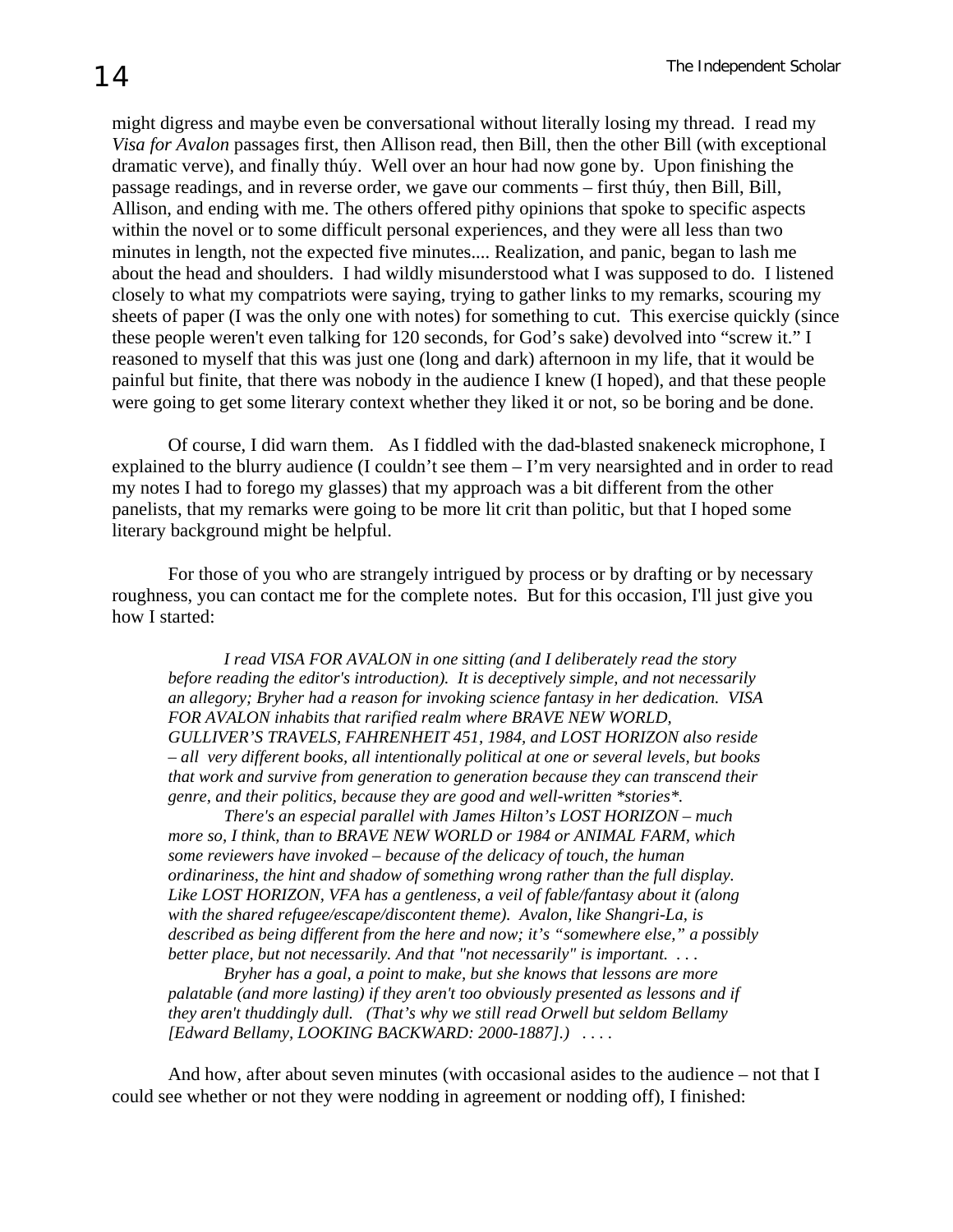*In Arthurian legend Camelot is the utopia, not Avalon. Avalon is the way-station, the resting place. At one point in the novel Robinson says "Life is a journey." Lilian Blunt responds, "Really…I'd have said it was a waiting room."* 

*One further Arthurian allusion, unintended and unexpected by Bryher, is that this reprinting by Paris Press, this return of VISA FOR AVALON, has made it Arthur-like, a once-and-future gift to a new generation of readers.* 

At the end of that last sentence, I gestured in the general direction of where Jan was sitting (since I couldn't actually see her) and the audience really liked that because I heard them murmur in concurrence and start applauding. These were hardy folk, the audience. We'd been droning on for over two hours and they still wanted to discuss things, a lot of which drew on what I'd blathered at them, which was rather flattering. The follow-up  $Q & A$  went quite well – although one person did take exception to my dissing of Edward Bellamy – and I could see (having put my glasses back on) that Jan was pleased with how things turned out.

The serendipitous upshot is that I got invited to join the advisory board of Paris Press. And I re-worked and expanded my November remarks about this small book into a full-fledged entity entitled "Come Again? The Contexts of Bryher's *Visa for Avalon*." And it was presented



(by my husband, which is another, different

the Popular Culture Association conference this spring in Boston. (Yes, yes, public speaking, I know, I know, it makes me unhappy, and all on my dime too, but what the heck.) And it is also accepted for publication in the upcoming Utopia/Dystopia issue of *Topic: The Washington and Jefferson College Review*. Triple dip.

Serendipitous, too, for *Visa for Avalon* itself and Paris Press: In the audience that late afternoon were some faculty from Deerfield Academy who later told Jan that the connections I made in my commentary convinced them to propose *Visa for Avalon* as the common reading for the whole sophomore class as their introduction to the year's survey of British literature. Ergo, a goodly bulk purchase of books. Bottom line after all.

So, if you want to take all this verbiage as a promo for Bryher, please, do – she is well worth re-discovering. Analysand, archaeologist, cinèaste, editor, essayist, ex-patriate, heiress, historian, memoirist, novelist, philanthropist, poet, publisher, rescuer of refugees – if not the ultimate independent scholar, Bryher was still one *par excellence*. (This past summer Paris Press brought out reprints of her memoir*, The Heart to Artemis*, and her historical novel of Elizabethan backstage life and compromise, *The Player's Boy*.) And if there are any words of wisdom (or dementia or solace) to be garnered here, they might be these: "Independence" and "scholarship" are indubitably complementary and compatible concepts, and if your chosen career is as a freelancer, that is one thing and a good one. But if, rather, you are a putterer, then be careful what you say – because someone may pick up on it and then bedevilment will follow. Not that there is anything wrong with that.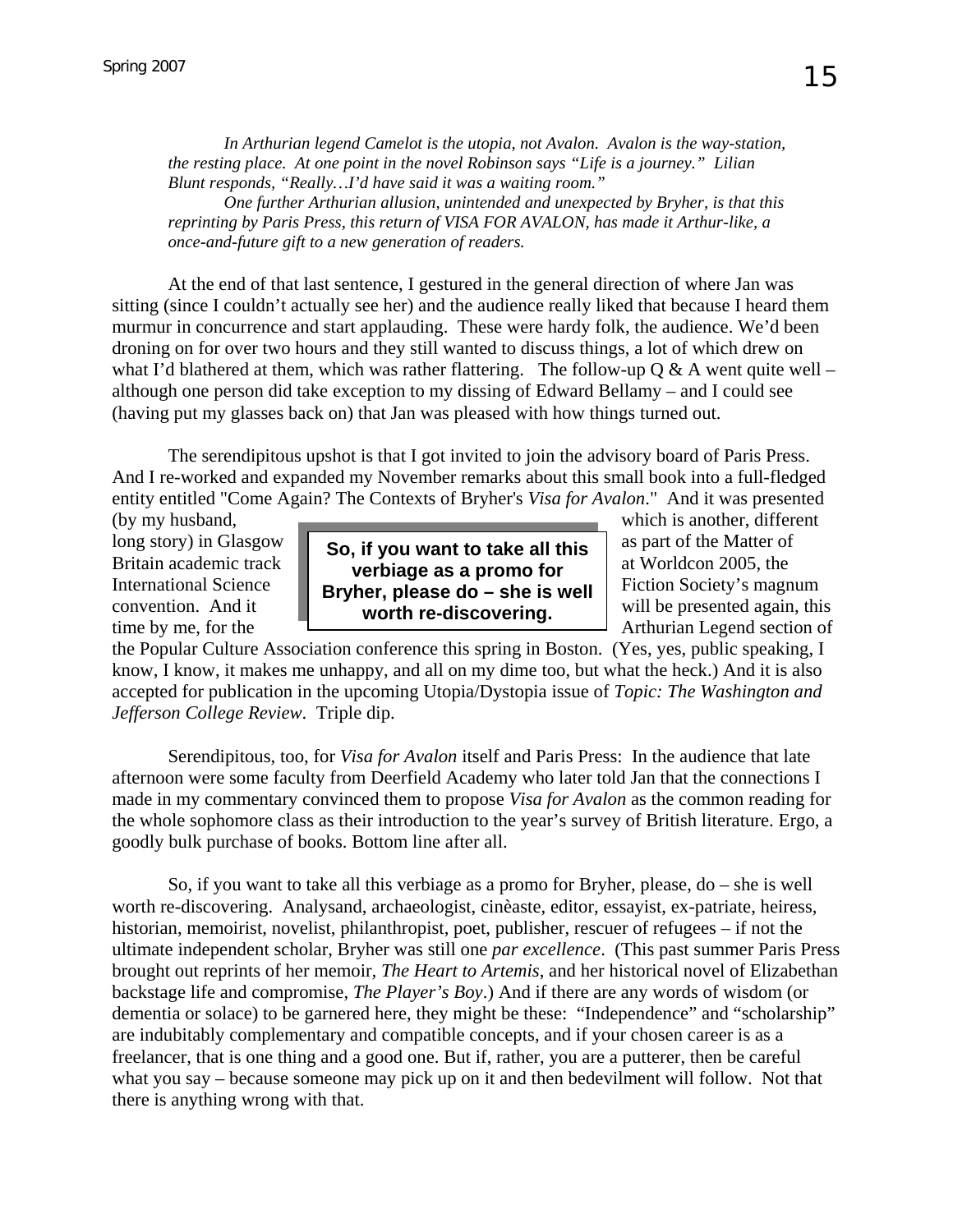# **Indy Times: Affiliate Liaison's Corner**



 *By Mahala Yates Stripling*

Indy Colleagues,

A quick glance at the NCIS directory reveals members in a diversity of fields. As you work on your manuscripts, consider tapping this resource for stage-by-stage edits on them by someone who understands your subject. Many of our affiliate groups have review sessions in which they exchange manuscripts—that can cut down on any cost for an outside edit as well. Edits can 1) increase the likelihood your manuscript is accepted for publication and 2) cut down on the time your publisher needs to process the submission. Edits, done by a computer's markup system or with a red pen on a hard copy, fall into basic categories.

- *Copy editin*g follows a guideline such as the *Chicago Manual of Style* to offer suggestions on grammar, punctuation, and word choice. It is high-level proofreading, with attention to detail, for a variety of issues like typos and spelling errors. E.G.: Its/It's or further/farther.
- *Technical editing* is basically fact checking by someone with good sense who knows the subject and the resources to use. E.G.: D-Day, the Allies' invasion of Normandy was on June 6, 1944 (not as originally planned, on June 5, when bad weather forced Gen. Eisenhower to reschedule).

• *Hard editing* is the crème de la crème, looking at the manuscript as a whole to make suggestions on improving the content and flow. E.G., advising using topic/transition sentences, moving paragraphs around, and questioning the intent of the author and how the target audience will perceive the manuscript.

Of course, in the publisher's production process, a typeset copy or proof receives professional editing, often by an outsourced editing house, and is passed at least once through the author who has the opportunity to see it in a new light.

Whenever a NCIS member has a new book out, please contact Linda Lucas, the TIS editor, giving her the information to feature it in our forthcoming books-bymembers column.

Please send your affiliate news to Mahala Yates Stripling, 5121 Sealands Lane, Fort Worth, TX 76116 [new address] or email to [DrRhetoric@aol.com.](mailto:DrRhetoric@aol.com)

#### **News from our Affiliates**

#### *Northwest Independent Scholars Association (NISA)*

At their January meeting, Hilary Russell, who holds an MS in professional and technical writing and publishing, talked about "How Authors can work with a professional editor to improve their work." Ms. Russell is also a member of the NW Independent Editors Guild and the principal of Hilary Russell Communications Services. She discussed the difficulty in turning research into a polished manuscript and how a professional editor can help from the development stage to the final proofreading.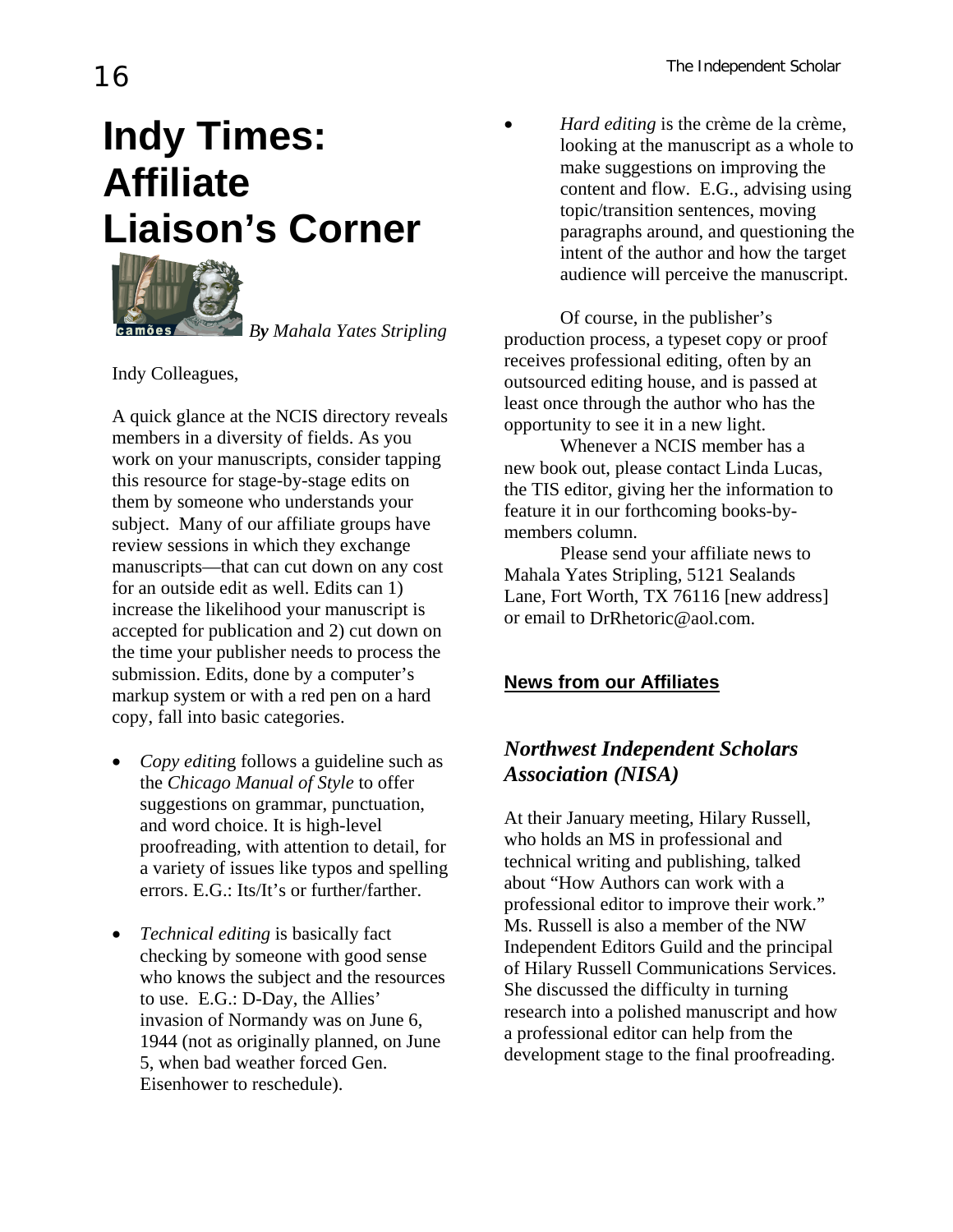The Institute's winter 2006 newsletter is filled with interesting commentary on their members' work in progress. For instance, Bonda Lewis is working on a novel titled *Thursday's Children*. It is the story of siblings Jenny and Will Markov who travel as Orphan Train Children to Nebraska in 1912. She decided to tell the story through the eyes of thirteen-year-old Jenny. Realism is important to Lewis. To describe the physical details of the train cars, she went to the Sacramento Train Museum, and she used her theatrical background to get a "you are

**The Institute for Historical Study** there" feeling for describing the period attire of the orphanage staff and their charges.

IHS's member Tom Snyder epitomizes how a doctor's discipline transfers into an author's productivity. Besides spearheading a new internet association, The Society for the History of Navy Medicine, he is working on or completing several projects that include the history of the Mare Island navy hospital, the care of Navy and Marine Corps insane in 19<sup>th</sup> century California, and an article on the Navy's WWII convalescent hospitals in California. With all of these topics to choose from, Dr. Snyder has become a popular lecturer.

#### *Today's IT TIP:*

Criticism can provide a careful analytical evaluation helpful to the author.

*To avoid criticism do nothing, say nothing, be nothing.*  —Elbert Hubbard US author, (1856-1915)

## **Readex Completes Two New Digital Editions of American Historical Government Publications**

Readex has published digital editions of the original printings of early U.S Congressional Journals from the late-18th century and into the 19th century. Complementing Readex digital editions of the U.S. Congressional Serial Set and American State Papers, these Web-based editions--House and Senate Journals, Series I, 1789-1817 and Senate Executive Journals, Series I, 1789-1866- enable students and scholars to study political actions and proceedings in the first 75 years of U.S. history. Together these two new collections shed light on key events as they occurred and influential decisions as they were made.

Historically significant topics covered in the House and Senate Journals, Series I, 1789-1817 include the Constitutional Convention, the Bill of Rights and Constitutional Amendments, Alexander Hamilton, and the Fugitive Slave Act. Senate Executive Journals, Series 1, 1789-1866 records executive proceedings in which early American senators deliberated on Indian treaties, Spanish-American relations, the Monroe Doctrine, the Louisiana Purchase, Lewis and Clark's expedition, the Civil War and the Emancipation Proclamation and more.

David G. Loiterstein, Marketing Director Readex, A Division of NewsBank phone: 203.421.0152 email: [dloiterstein@readex.com](mailto:dloiterstein@readex.com) <[www.readex.com](http://www.readex.com/)>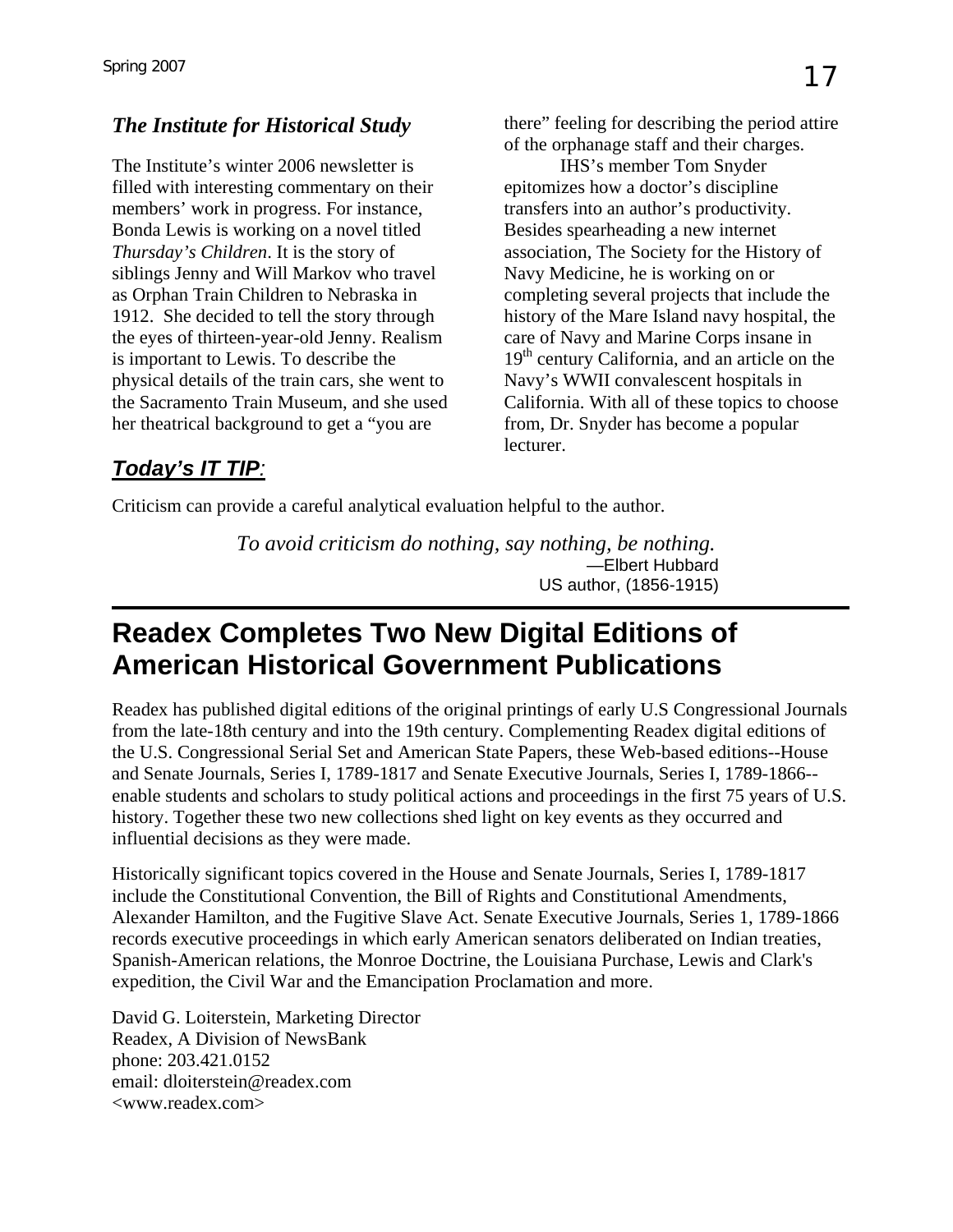Welcome, new Nels members!

*Because new members join throughout the year, they have traditionally had to wait until the revised annual membership directory appears for their entry in directory format. Instead of making them wait, we have now increased the opportunity for new members to tell their colleagues about their work – papers, books, articles, reviews, and so on – as soon as they have joined NCIS, in this TIS new member profiles section. New members may include three bibliographic citations in their biographic information. Thereafter, any member may submit a new publication for listing in TIS, as it occurs.* 

*- Janet Wasserman* 

Liza has a Ph.D. in Anthropology from Brown University where she currently has a research appointment in the Department of Anthropology. At Brown's Center for Latin American Studies she is director of The Mesolore Project, which researches and produces secondary education course material on the cultures of Mesoamerica. Her dissertation was "Picturing the Self: Mexican Identity and Artistic Representation, Post 1968."

#### Lisa Bakewell **1988** 54 Fairfields Farm Road **Freeport, ME 04032 [Liza\\_bakewell@brown.edu](mailto:Liza_bakewell@brown.edu)**

She has done extensive fieldwork and research in Mexico, Argentina, the US and Europe and has lectured widely on a variety of topics. She most recently taught anthropology at Bowdoin College. Her current research areas are Spanish language and culture, contemporary Mexico and Latin America, education and multimedia. She has numerous books and articles published and several in preparation. The striking and resonant title of her 2006 article published online at *Words Without Borders* is "My madre, pure as cumulous clouds."

#### **Publications**

*MESOLORE: Exploring Mesoamerican Cultures*, Lanham, MD: Rowman and Littlefield, 2001.

*Looking High and Low: Art and Cultural Identity*, co-edited with Brenda Jo Bright, Tucson: University of Arizona Press, 1995.

*Object Image Inquiry: The Art Historian at Work*, co-authored with W.O. Beeman and M. Schmitt, Malibu: The J. Paul Getty Trust, 1988.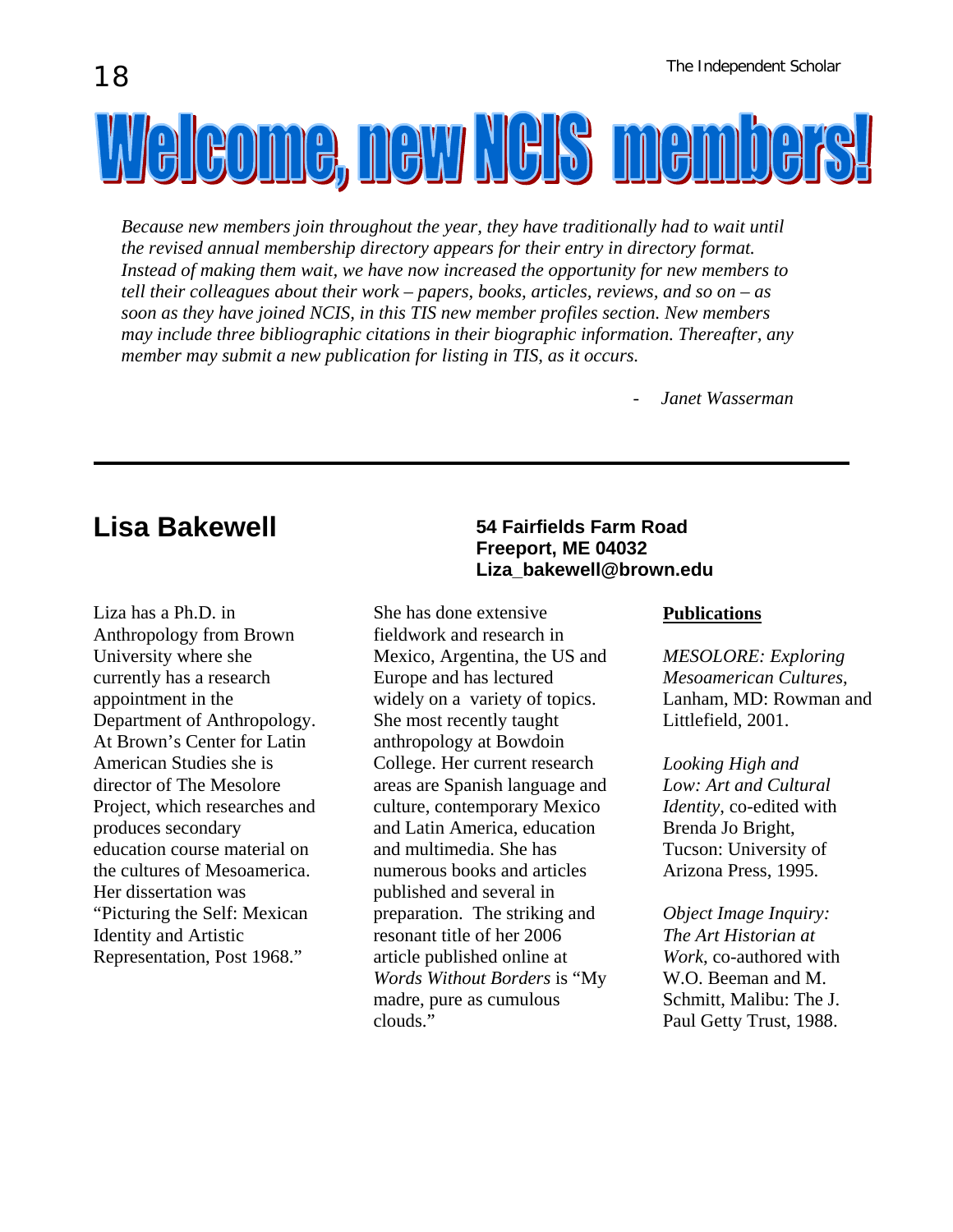Bruce has a J.D. from Columbia University Law School which with his undergraduate degree in international relations led to his long-term interest in the business and law of the new Russia. He lived in Russia for eight years, practiced there as an attorney and was both an observer of and participant in the development of a legal framework for business investment in post-Soviet Russia. He remains an observer, commentator, teacher and analyst of Russia

#### **Bruce W. Bean 324 NE Golfview Circle Stuart, FL 34996 bwbean@gmail.com**

with a book about to be published: Bruce Bean, ed., *Caged Justice: The Destruction of Yeltsin's Oligarchs and Russia's Yukos Affair* (forthcoming from Oxford University Press in 2007.)

#### **Publications**

"The Rule of Law in Russia: Getting Khodorkovsky," *Oil, Gas & Energy Law Intelligence*, Vol. 4, No. 1, May 2006.

"Yukos and Mikhail Khodorkovsky: An Unfolding Drama," in *Corporate Governance in Russia*, Daniel J. McCarthy, Sheila M. Puffer and Stanislav V. Shekshnia, eds., Cheltenham, UK: Edward Elgar Press, 2004.

"Doing business in the New Russia," *The International Lawyer – Year in Review*, Vol. 35, 2001. Also for 2002.

## **Keith Kahn-Harris 94 Vallance Road**

Keith has a Ph.D. in sociology with his current areas of interest in the sociology of popular music and the sociology of religion, particularly Judaism. For his doctoral thesis he did extensive international research on the global extreme metal music scene.

His current research is in contemporary Jewish identity and community in Britain, positive Jewish-

#### **London N22 7UA UK Kkahnharris@yahoo.com.uk**

Muslim contacts in Britain and contemporary religious popular music in the English-speaking world.

#### **Publications**

*Extreme Metal: Music and Culture on the Edge,* Oxford: Berg Publishers, 2006.

'' 'Roots?': The Relationship Between the Global and the Local Within the Global Extreme Metal Scene," in

A. Bennett, B. Shank and J. Toynbee, eds., *The Popular Music Studies Reader*, London: Routledge, 2005, 128-136.

"Unspectacular Subculture?: Transgression and Mundanity in the Global Extreme Metal Scene," in Andrew Bennett and Keith Kahn-Harris, eds., *After Subculture: Critical Studies in Subcultural Theory and Research,* New York: Palgrave Macmillan, 2004, 107-118.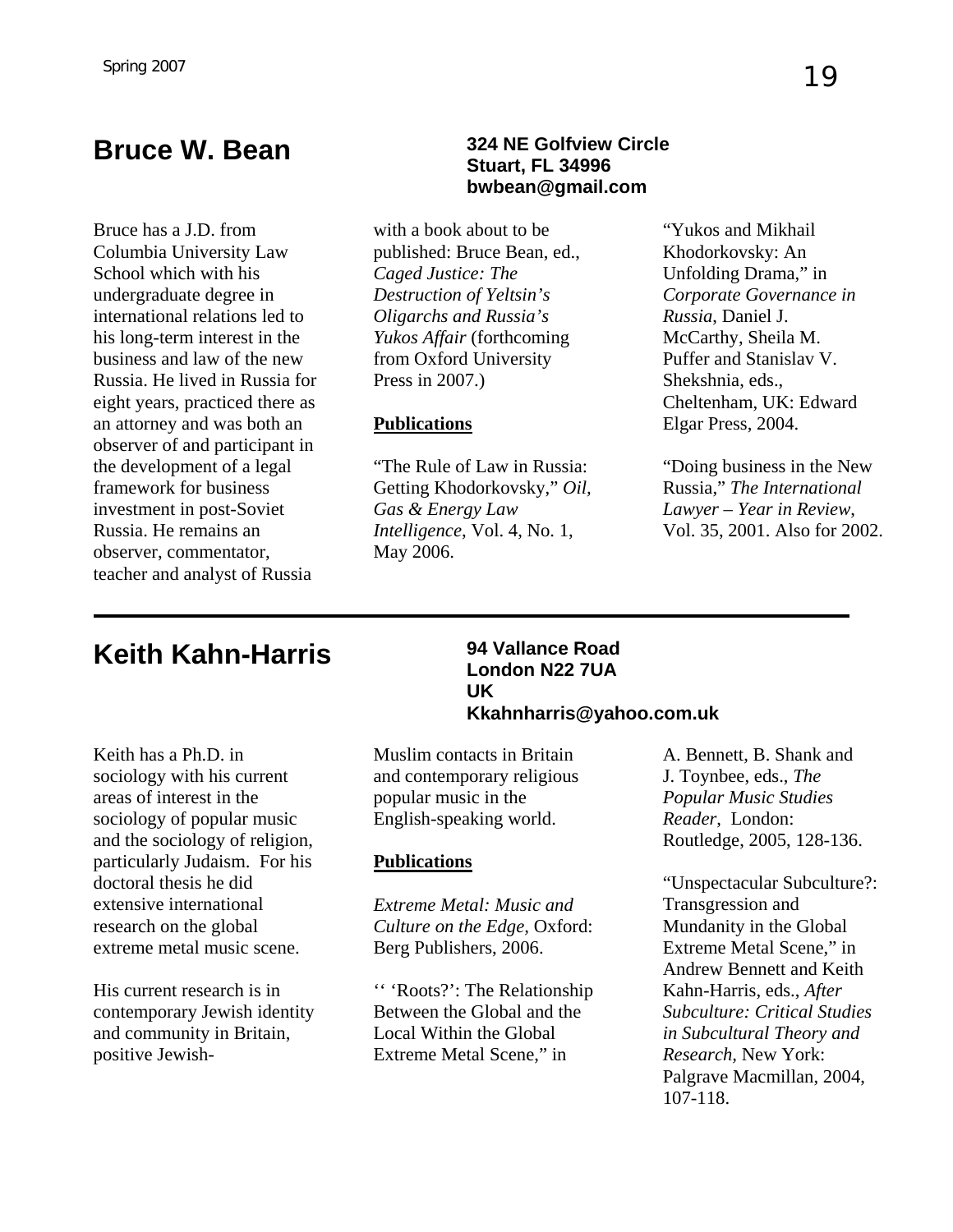Marvin has degrees in religious studies and economics and is a candidate for the MPA, which reflect his research interests in public administration, ethics, religion and politics. As a labor economist, he has collected data and developed studies on federal economic indicators and market compensation. His work in progress is a book on "Pious Warriors," about those who lived their lives with strong ethical convictions supported

#### **Marvin Peláez 1960 Williamsbridge Road Bronx, NY 10461 [mpelaez@optonline.net](mailto:mpelaez@optonline.net)**

by religious beliefs. His research is based on his academic training in religious studies as well as his twenty years of experience in the martial arts.

#### **Publications**

Marvin Peláez and W. Graham, "New York City Transit Strike: An Economic Analysis," *The Working Payper*, US Bureau of Labor Statistics, Vol. 12, No. 3, 2006.

Marvin Peláez and W. Graham, "The President's Management Agenda Helps Gain Cooperation for the NCS," *The Working Payper*, US Bureau of Labor Statistics, Vol. 13, No. 1, 2007.

## **Clarification on bibliographic listing in the membership directory and TIS By Janet Wasserman**

The bibliography is for the three published items the member wishes to appear in the directory.

The members select what three published pieces of their scholarship they want others to see -- and that runs the range of books, articles, monographs, essays ... and anything else that represents the published fruit of the member's scholarship. The member includes *published* entries so that others may seek out the work in a library or research collection.

Lectures, courses, book reviews, essays -- anything that is current or will happen soon, are very appropriate as a member news item in TIS. Please don't forget that TIS is very useful to get that information out.

Additionally, submissions to *The Independent Scholar* are accepted from non-members on condition that they become bona fide members of NCIS.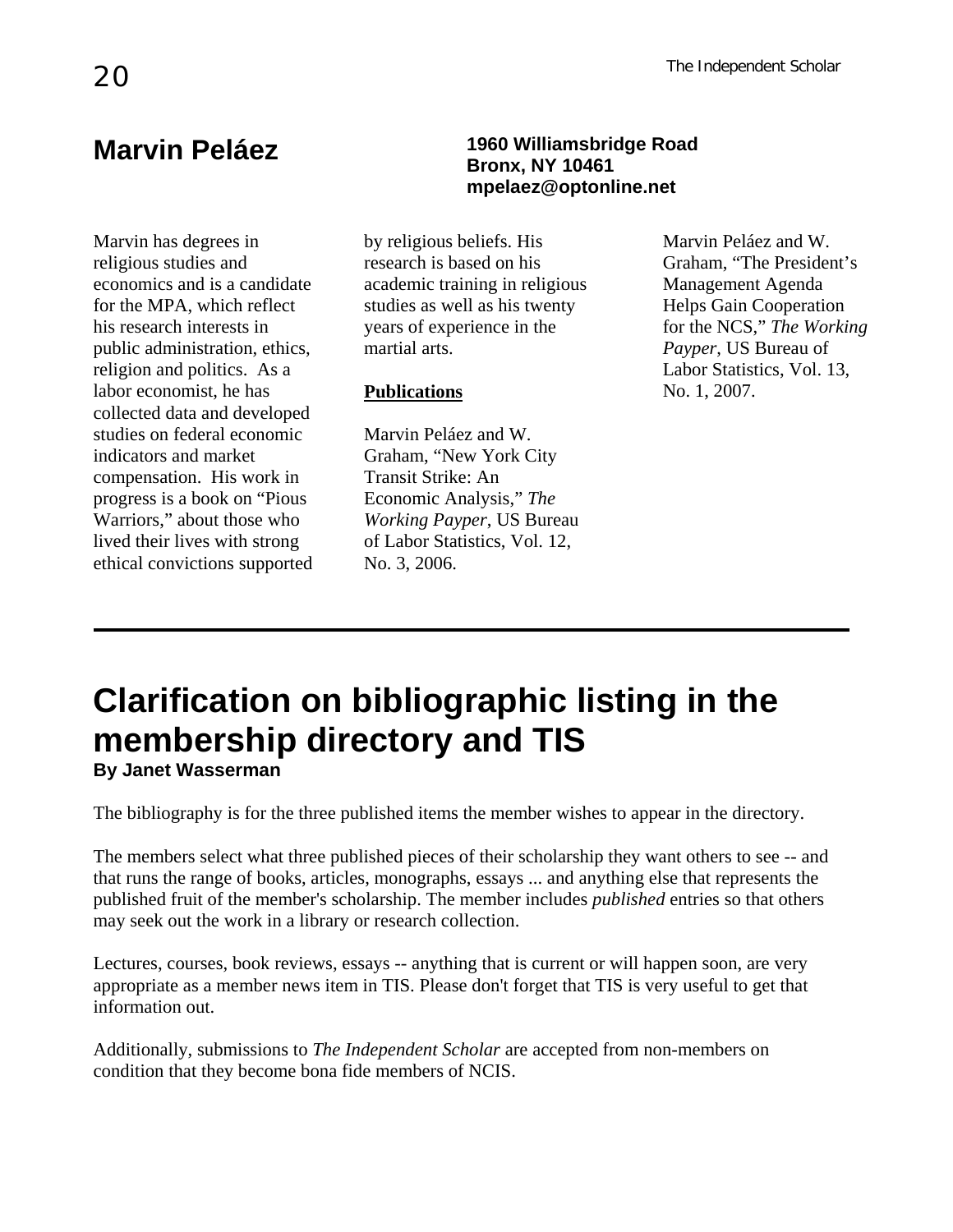## **Birth of the Schubert Society**

### **By Janet Wasserman**

On July 22, 1998, I was working at the New



York Academy of Medicine. I had an office where behind closed doors I could play my radio all day, listening to classical music. That day the local classical music

station interrupted its morning programming to announce that the great German baritone Hermann Prey died suddenly in Germany (he had just turned 69 a few weeks before.) In his honor, the station would play his

recordings all day. I heard Schubert's music, and especially I heard Prey sing Schubert songs, for hours.

I listened to German again, many years after being a doctoral student in German history. The Schubert was

awesome. The songs (Lieder) were beyond beautiful -- they were exquisite. I listened and something happened to me. I had my epiphany. I felt that the roof of the building came off and I was flooded in sunshine. I knew in an instant that my future and my life would be with Schubert and with music. My only music training was about four years at the piano, which ended at age twelve when I fractured my wrist (and when it healed I spent more time on my bike! A really dopey kid.)

 But, where to start? The next day after hearing Prey I bought Dietrich Fischer-Diskau's *Book of Lieder* (dual German and English texts) and began reading the poetry that Schubert set. DFD is himself one of the great interpreters of Schubert's songs. I never owned a music book before. I did not own a CD player yet I went out and bought three Schubert CDs. Talk about making yourself buy a piece of audio equipment.

 Over the following four years I read nonstop -- probably two scholarly books a week and one composer biography. I still read about music constantly. I read journal articles in music, went to music conferences, recitals and concerts. Every non-working hour was devoted to Schubert and other music. I began to write reviews for the fan site of the German bass-baritone Thomas Quasthoff (end of the 1990s to early 2000s). He is a great Schubert interpreter and I adore

the man's voice and musical intelligence.

 I've acquired my own personal and significant music library, about 500 books, and also Lieder scores, and over 300 CDs of classical music -- and very heavy on the Schubert side. Schubert changed my life. I joined the Schubert

Institute-United Kingdom because there was no national Schubert society in the US. The SIUK published my first articles on Schubert. I was quite chagrined that the USA did not have a single national membership organization dedicated to Schubert. There were local organizations, mostly devoted to offering performances. So after trying to get an academic Schubert scholar to join me, I bit the bullet and incorporated the Schubert Society of the USA on my own and I was off and running.

 It has been fascinating and frustrating, to be expected, and I've met such wonderful music scholars and performers and just plain old music and Schubert lovers like myself that I feel quite blessed.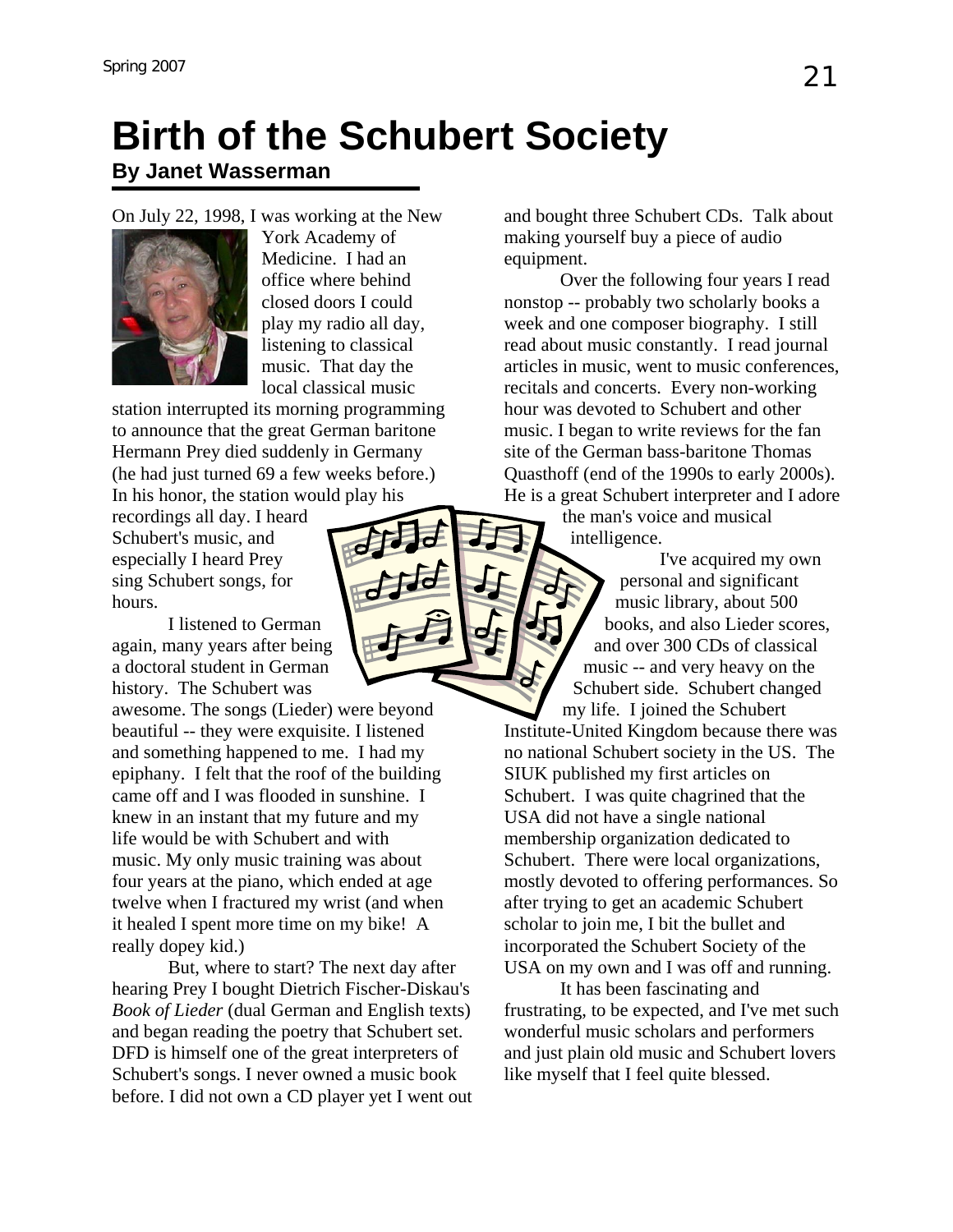

#### Member **Claire Richter Sherman**

curated an exhibition of her husband's bookbindings at the Walters Art Museum, Baltimore, April 15-July 16, 2006. The show is called *Interpretation by Design: Contemporary Bookbindings by Stanley M. Sherman*. An online version of the exhibition catalogue is available at <www.shermanbookbinder.com>. The construction of the web site, which directly led to the exhibition was discussed by Claire in the summer, 2004 issue of *The Independent Scholar*.

New Member **Conor McGrath** of Dublin, Ireland, has shared with us the March 2007 issue of the monthly newsletter of the Political Studies Association of Ireland of which he is the president. You can learn more about the PSAI and read the newsletter online at <www.psai.ie>.

#### **A Website on Craft and Imagination in Biography**

"On Writing Biography and Biographical Nonfiction" <www.storydriven.net> is a personal-professional website that focuses on the practical aspects of researching and writing serious biography and on making biographical narrative both accurate and imaginative.

 The website—called "StoryDriven.net" for short—is maintained by **Dona Munker,** a writer, independent scholar, and former trade book editor who is the co-author of *Daughter of Persia: A* 

*Woman's Journey from Her Father's Harem through the Islamic Revolution*, a first-person narrative about an Iranian social worker Sattareh Farman Farmaian. Her current book (under contract to Doubleday), *Sara and Erskine, an American Romance*, is a biography of Sara Bard Field, a World War One-era California poet, suffragist, and "free-lover." On the "journal" page of her website <www.storydriven.net/events.htm>, Dona posts short excerpts from *Sara and Erskine*, then uses the selection or a comment by another biographer as a point of departure for discussing specific technical or creative issues that arise in constructing a biographical narrative. Her articles are available in a free email newsletter, "Imagining a Life," or online, <www.storydriven.net/newsletter#ARCHIVE. htm>.

Dona began StoryDriven.net as a hobby that could also serve as a resource for other biographers and for students and teachers of nonfiction writing. As far as she can tell, at present it is the only web site on the Internet dedicated to the craft of writing serious biography and to what she calls "the imagination of the nonfiction mind." (She adds that if anyone knows of good web sites on similar or related subjects, she would welcome the information for her Links page.) Dona does not offer advice about individual projects, but since the web site's host organization will be offering blogware in the near future, she hopes to become more interactive soon. Until then, visitors are invited to send comments about anything on StoryDriven.net by emailing her or going to the discussion page: <www.storydriven.net/disc.htm>.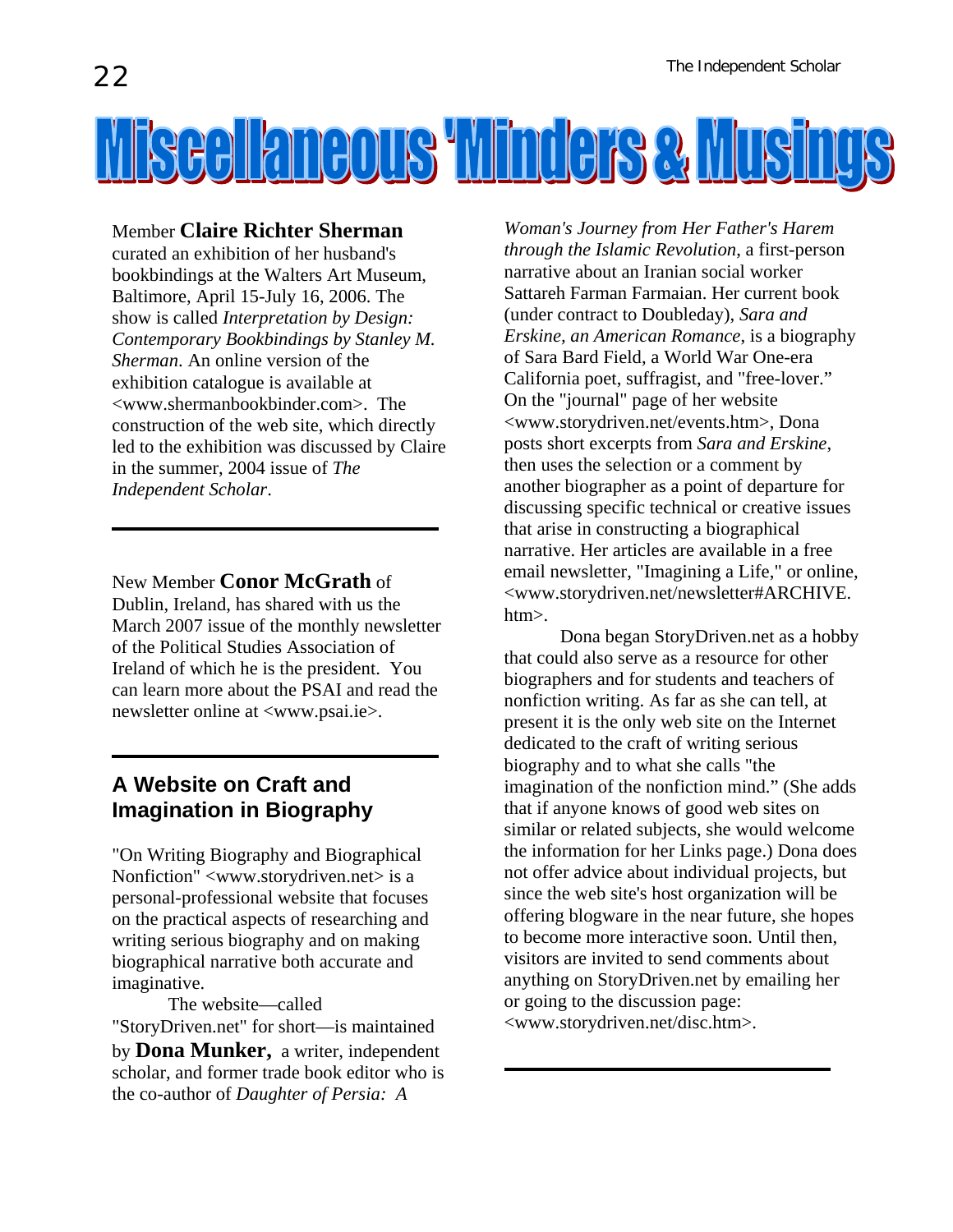#### *The Conservatoire Américain***:** *a History*

Fontainebleaustudies.org is pleased to announce the publication of *The Conservatoire Américain: a History* by **Kendra Preston Leonard** by The Scarecrow Press.



Copies are available by calling The Scarecrow Press at (800) 462-6420.

What reviewers are saying: "Kendra Leonard's *The Conservatoire Américain*: *a History*  is a comprehensive chronicle of an historically important

institution that until now has been sadly neglected in the scholarly literature. Of special interest is Leonard's assessment of Nadia Boulanger's contributions to the school over several decades, from a vantage point more neutral and more comprehensive than that of Boulanger's former students. The end result is a valuable, historically informed assessment of an institution that was once among the most important educational venues for American musicians. Leonard's *History* makes it possible to appreciate and understand the conservatoire as never before."

*--Walter B. Bailey, Chair of Musicology, Shepherd School of Music, Rice University.* 

 "Kendra Preston Leonard has finally covered the famed Conservatoire Américain in the detail it deserves. This book is an important read for anyone interested in American music of the twentieth century, the training of American composers, and in music education in general."

*--Paul Laird, Professor of Musicology and Director of Musicology Division, University of Kansas.* 

"Kendra Leonard's detailed historical study of the Conservatoire Américain provides the most thorough discussion to date of this important institution. It illuminates the triumphs, challenges, and strong personalities of the school's rocky history, expanding our understanding of an important chapter in Franco-American relations."

 *--E. Douglas Bomberger, Chair of Fine and Performing Arts, Elizabethtown College.* 

"Leonard's history of the Conservatoire Américain at Fontainebleau fills an important gap in scholarship. It is also the first essay, to my knowledge, that examines objectively the force that was Nadia Boulanger and the resulting 'cult of Boulanger'; it does so by separating (as much as is possible) Boulanger the teacher and musician from Boulanger the complex personality. Too many other discussions of Mademoiselle and her work have been tainted either by excessive (and sometimes false) sentiment or by animosity engendered by personal emotional injury. Leonard succeeds in balancing interest and scholarly distance and perspective."

*--Edward R. Phillips, Professor, University of Guelph.* 

### **Are you a wandering scholar?**



Would you consider sending in periodic reports on your experiences as a traveling

independent scholar? Just by identifying yourself as an independent scholar and as an NCIS member is wonderful publicity for us. We would like more of our members to write us about your work far afield and encounters with foreign academics and scholars who may be unaware of NCIS. Submit your traveling experiences to Linda Lucas, editor, TIS, at [<linda-lucas@charter.net.](mailto:<linda-lucas@charter.net)>